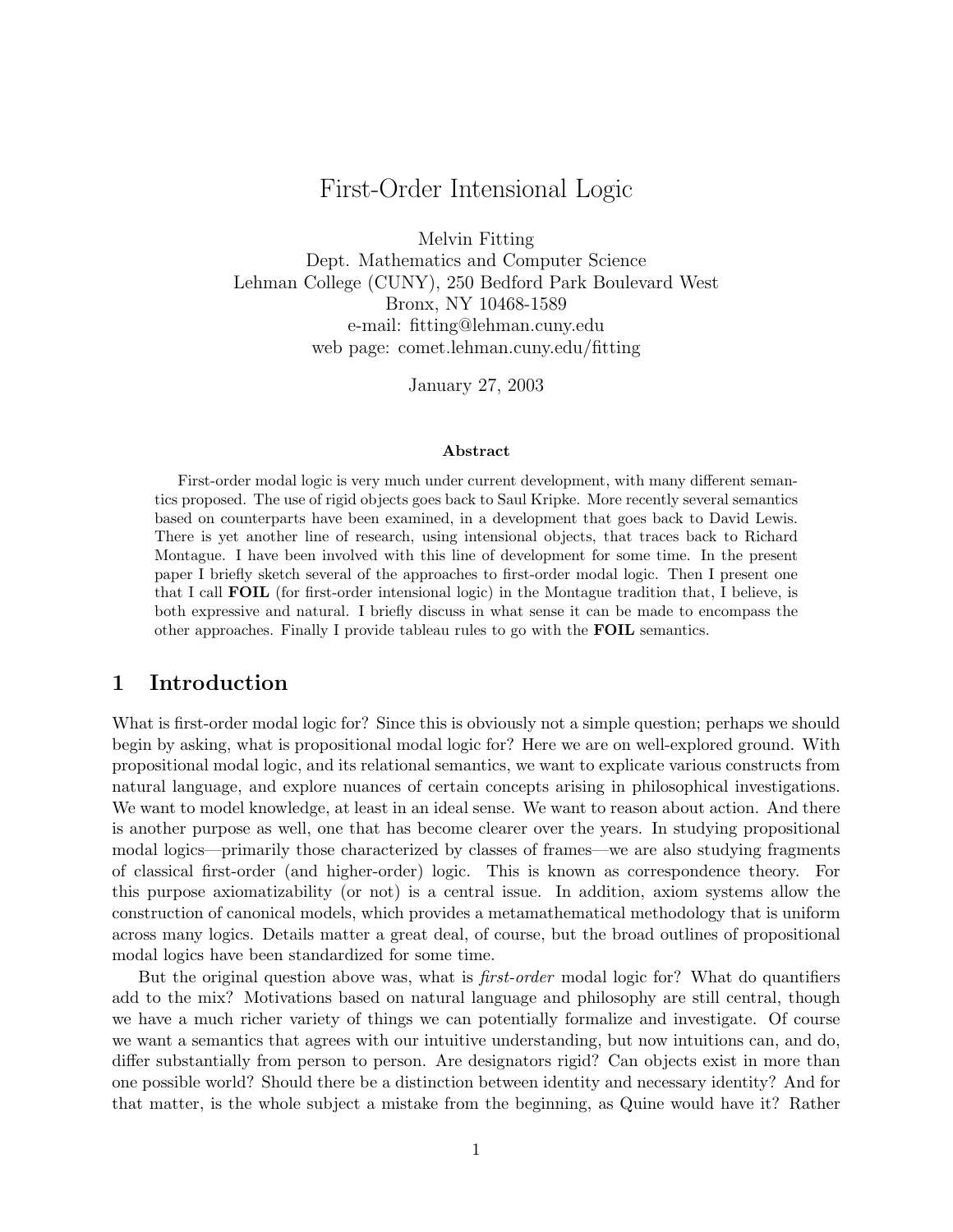<span id="page-1-0"></span>than a semantics on which we all generally agree, quite a disparate range has been proposed. We are still exploring what first-order modal semantics should be; the propositional case was settled long ago.

One motivation has disappeared, however. It does not seem to be useful to think of first-order modal logic as a way of studying fragments of classical logic. This means the role of frames, while still interesting, is not as central. And issues of axiomatizability, while also interesting, are not as critical either. In guiding a robot, or understanding natural language, automatibility is fundamental. This suggests a shift in emphasis to tableaus or resolution. But we still have the problem of just what a first-order modal logic should look like.

Current research in the semantics of first-order modal logic seems to have divided into two broad camps, one based on counterpart relations, the other based on intensional objects. The counterpart relation approach originated in work of David Lewis and was originally meant to address philosophical problems. More recently, beginning with Ghilardi, counterpart semantics has had an additional layer of complexity added to it, resulting in a semantics that behaves very well metamathematically, though its philosophical motivation is more obscure. Intensional objects trace back to Montague (and Carnap), and are the basis of a good deal of work of my own. Personally I'm more comfortable with this approach, both informally and technically, but that may be just my prejudice.

In this paper I'll sketch the background of first-order modal semantics, leading up to why elaborations like counterpart semantics or intensional objects were introduced in the first place. But primarily I'll present a rich system based on intensional objects—I call it first-order intensional logic, or **FOIL** for short. **FOIL** is not really new—versions of it have been around for some time, but this is the first presentation of it as a fully elaborated first-order modal system. I also present a sketch of counterpart semantics, and discuss how such an approach can be embedded into **FOIL**. This suggests an extension of the notion of frame which has a certain naturalness, and which provides satisfying completeness results. Finally I'll also give a tableau system for **FOIL**. Basically I hope to find buyers among those logicians who are still shopping around.

# **2 General Considerations**

Some comments on terminology, before I really begin. Throughout this paper I'll be working with first-order languages in which atomic formulas have relation symbols and variables, and formulas are built up from these using logical connectives, quantifiers, and  $\Box$  and  $\Diamond$  in the usual way. It is simplest in this survey paper to omit constant and function symbols, though it is straightforward to add them. Some additional syntactic machinery will be introduced in Section [5.2.](#page-8-0) I'll use *x*, *y*, *...* , with and without subscripts, as variables (later a second kind of variable will be introduced, but these will still be present). I'll use *P*, *Q*, *...* as relation symbols. I'll call the resulting language the basic first-order modal language.

Throughout this paper I'll use  $\mathcal G$  as a set of possible worlds and  $\mathcal R$  as an accessibility relation. If M is a model (whatever that may be), I'll write  $M, \Gamma \Vdash_{v} \Phi$  to symbolize that formula  $\Phi$  is true at possible world  $\Gamma$  of model  $\mathcal{M}$ , with respect to valuation *v*, which assigns values to free variables. This terminology and notation is far from standard, so the literature must be read with care, though there will always be some version of valuation and truth at a world with respect to it, whatever it is called and however it is notated.

There are only two general conditions that apply throughout—I state them here once and for all.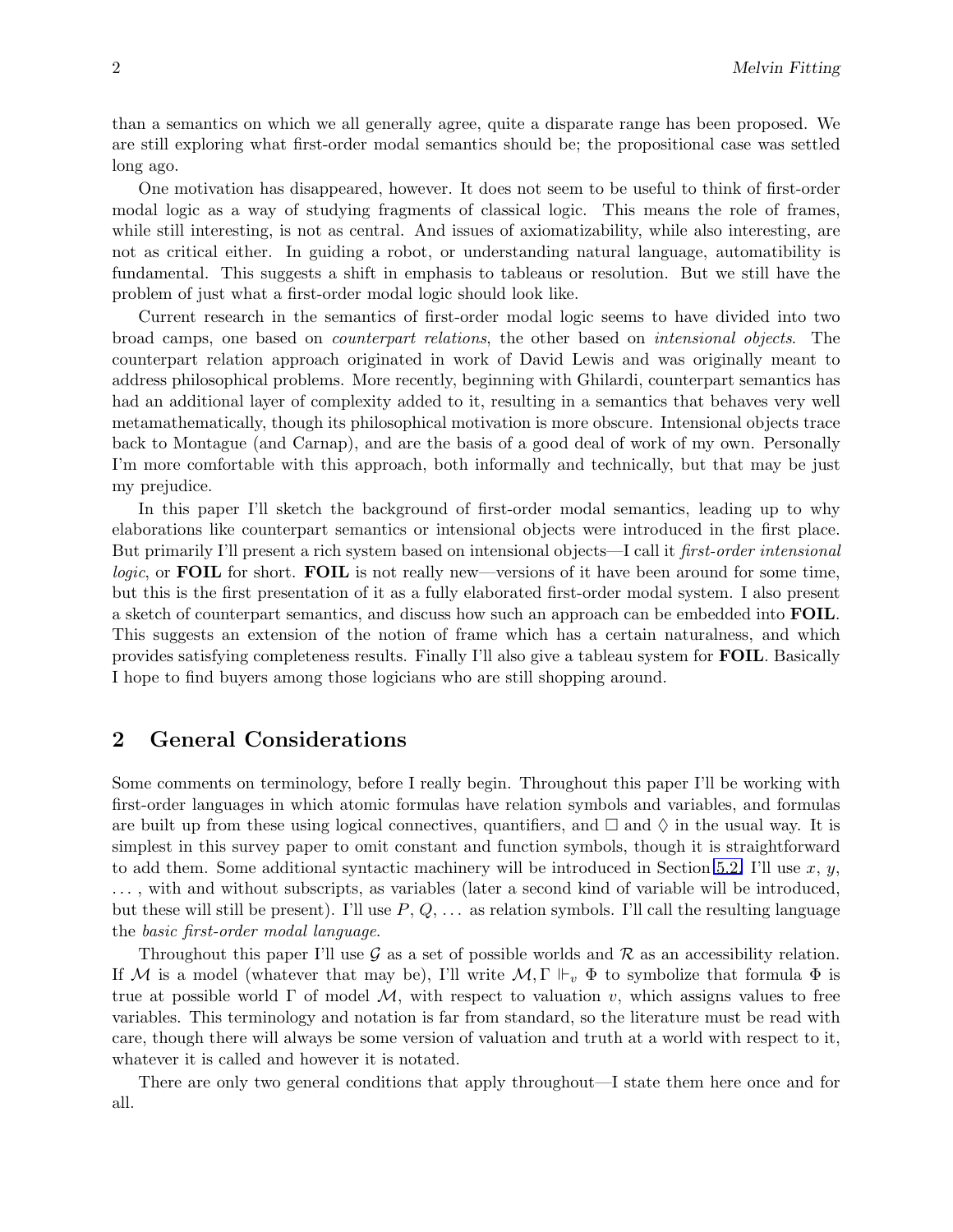<span id="page-2-0"></span>**Negation**  $\mathcal{M}, \Gamma \Vdash_v \neg X \Leftrightarrow \mathcal{M}, \Gamma \Vdash_v X$ .

**Propositional Connectives**  $M, \Gamma \Vdash_v X \wedge Y \Leftrightarrow M, \Gamma \Vdash_v X$  and  $M, \Gamma \Vdash_v Y$ , and similarly for other propositional connectives.

Conditions for quantifiers and modalities can vary—I'll discuss them on a case by case basis. I'll assume an equality relation symbol is part of the language, and if it is interpreted by the equality relation I'll say a model is normal.

# **3 Rigidity**

Variables may be given world-independent meanings in models. Such meanings are said to be rigid. Historically this was the first quantified modal semantics to be introduced [\[17, 13\],](#page-19-0) and technically it is the simplest approach. There are several variations in detail, but essentially the two discussed below are the main versions.

### **3.1 Varying Domain Models**

A varying domain model is a structure,  $\mathcal{M} = \langle \mathcal{G}, \mathcal{R}, \mathcal{D}, \mathcal{I} \rangle$ , meeting the conditions that follow. D is a domain function from G to non-empty sets. For  $\Gamma \in \mathcal{G}$ ,  $\mathcal{D}(\Gamma)$  is the domain of world  $\Gamma$ . The domain of the model is  $\cup_{\Gamma \in \mathcal{G}} \mathcal{D}(\Gamma)$ . I is an interpretation function, mapping *n*-place relation symbols to functions from  $G$  to *n*-ary relations on the domain of the model. Note that the values  $I$ assigns are not rigid—they are functions on worlds. This is the case with every semantics proposed for quantified modal logic; after all, if relation symbols behave the same way in all worlds, the semantics essentially collapses since worlds can't be distinguished.

A valuation is a mapping from variables to the domain of a model. Since the value assigned to a variable does not depend on worlds, it is rigid—the same in every world. Now, the conditions for atomic formulas, modalities, and quantifiers are these familiar ones.

**Atomic**  $\mathcal{M}, \Gamma \Vdash_v P(x_1, \ldots, x_n) \Leftrightarrow \langle v(x_1), \ldots, v(x_n) \rangle \in \mathcal{I}(R)(\Gamma).$ 

**Necessity**  $M, \Gamma \Vdash_v \Box X \Leftrightarrow M, \Delta \Vdash_v X$  for all  $\Delta \in \mathcal{G}$  such that  $\Gamma \mathcal{R} \Delta$ .

**Possibility**  $M, \Gamma \Vdash_v \Diamond X \Leftrightarrow M, \Delta \Vdash_v X$  for some  $\Delta \in \mathcal{G}$  such that  $\Gamma \mathcal{R} \Delta$ .

- **Universal Quantifier**  $M, \Gamma \Vdash_{v} (\forall x) \Phi \Leftrightarrow M, \Gamma \Vdash_{w} \Phi$  for every valuation w that is like v except possibly on *x*, but  $w(x)$  must be some member of  $\mathcal{D}(\Gamma)$ .
- **Existential Quantifier**  $M, \Gamma \Vdash_v \langle \exists x \rangle \Phi \Leftrightarrow M, \Gamma \Vdash_v \Phi$  for some valuation w that is like v except possibly on *x*, but  $w(x)$  must be some member of  $\mathcal{D}(\Gamma)$ .

Think of  $\mathcal{D}(\Gamma)$  as the set of existent objects at possible world  $\Gamma$ —this set is allowed to vary from world to world, which is why the semantics is called varying domain. At each world quantifiers range over the existents of that world; this is ensured by the condition placed on *w* in the quantifier cases above. There is no requirement that an existent at one world should also be an existent at another; neither is it forbidden. It can happen that in evaluating the truth of a formula at a world we may encounter a variable designating a non-existent at that world. There is no good reason why variables must always designate existents—we can talk about a flying horse, we just don't think one exists.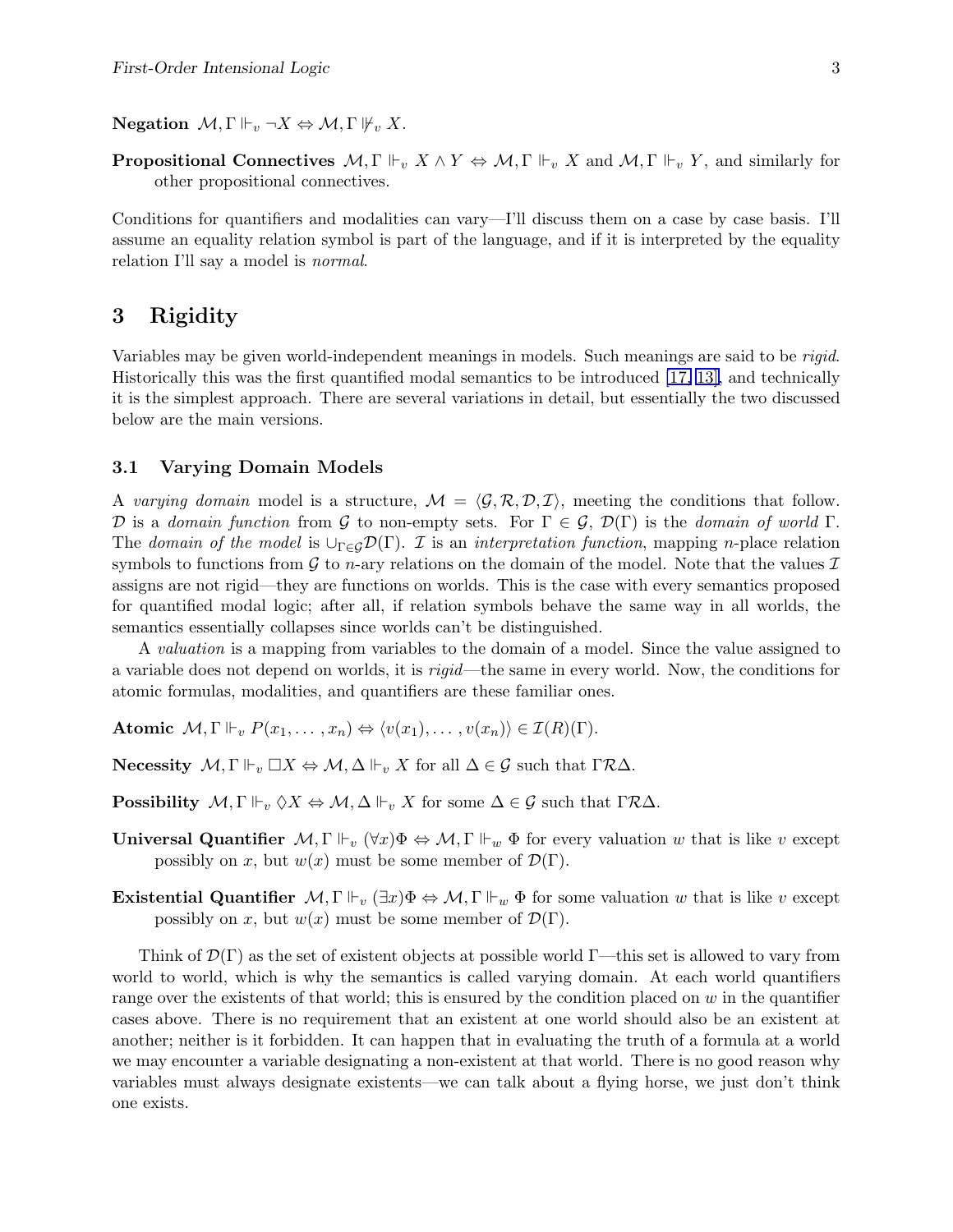<span id="page-3-0"></span>The quantification used in this semantics is *actualist*. One thinks of a quantifier as ranging over what actually exists. Something of the flavor of free logic is apparent—we do not have the validity of  $(\forall x)P(x) \supset P(y)$  for instance, because at a particular world the designation of the variable *y* may be a non-existent, and so not be in the range of the quantifier. There is an obvious shortcoming here: one can never simply refer to "everything," existents and non-existents alike. We can say "*y* exists" provided we have equality available—it is expressed by the formula  $(\exists x)(x = y)$ . Hence we can say *y* does not exist,  $\neg(\exists x)(x = y)$ —but we can't say "there are non-existents," since quantifiers only range over existents. For some purposes this is a real limitation.

Very commonly special conditions are imposed on the domain function  $\mathcal{D}$ : monotonicity (ΓR $\Delta$ implies  $\mathcal{D}(\Gamma) \subseteq \mathcal{D}(\Delta)$ , or anti-monotonicity (ΓR $\Delta$  implies  $\mathcal{D}(\Delta) \subseteq \mathcal{D}(\Gamma)$ ). Anti-monotonicity corresponds to the validity of the well-known Barcan schema. But thinking of most intended applications, monotonicity and anti-monotonicity alone are not particularly natural, and I will not discuss them further here. On the other hand, if both conditions are imposed, we essentially get constant-domain models, and these are worth a section to themselves.

#### **3.2 Constant Domain Models**

A constant domain model is a structure,  $\mathcal{M} = \langle \mathcal{G}, \mathcal{R}, \mathcal{D}, \mathcal{I} \rangle$ , where  $\mathcal D$  is a non-empty set, instead of a function on worlds—take it to be analogous to the domain of the model in the varying domain case. The interpretation  $\mathcal I$  is as before. Truth conditions are the same as in the varying domain case except for the quantifier conditions, which become the following.

- **Universal Quantifier**  $M, \Gamma \Vdash_v (\forall x) \Phi \Leftrightarrow M, \Gamma \Vdash_w \Phi$  for every valuation *w* in D such that *w* is like *v* except possibly on *x*.
- **Existential Quantifier**  $M, \Gamma \Vdash_v (\exists x) \Phi \Leftrightarrow M, \Gamma \Vdash_w \Phi$  for some valuation *w* in D such that *w* is like *v* except possibly on *x*.

One can, of course, think of a constant domain model as a varying domain model in which the domain function is constant. Near the beginning of the development of first-order modal semantics it was discovered that this could be expressed proof-theoretically rather elegantly: a formula is valid in constant domain models just in case it is valid in all varying domain models in which the Barcan and Converse Barcan formulas are valid. Together these say  $\Diamond$  and  $(\exists x)$  commute, as do  $\Box$ and  $(\forall x)$ .

Once again, variables are interpreted rigidly. The significant feature is that the domain of quantification is the same from world to world. Now quantifiers are called *possibilist*—we can think of them as ranging over what does and what could exist, where existence in an alternative possible world is taken to be possible existence in this one. It is as if we started with a varying domain model, added quantification over the domain of the model, and suppressed the actualist quantifiers. This suggests that a semantics in which both actualist and possibilist quantifiers were available would be natural, and useful. Fortunately, one can get the effect of this rather easily.

Suppose we introduce into the language a special one-place predicate symbol, E, which we can think of as a primitive existence predicate. Relativized quantifiers can then be introduced,  $(\forall^E x)\Phi$ for  $(\forall x)(E(x) \supset \Phi)$ , and  $(\exists^E x)\Phi$  for  $(\exists x)(E(x) \wedge \Phi)$ , [\[13, 8\]](#page-19-0). In a constant domain model we can think of relativized quantifiers as actualist, while the unrelativized quantifiers are possibilist; in this way we easily get the best of both semantics. Technically, to make this work we need a few assumptions on the behavior of E in models. First, at each world its interpretation should be nonempty; and second, each member of  $D$  should be in the interpretation of  $E$  at some world. And even these conditions can be relaxed without extreme discomfort.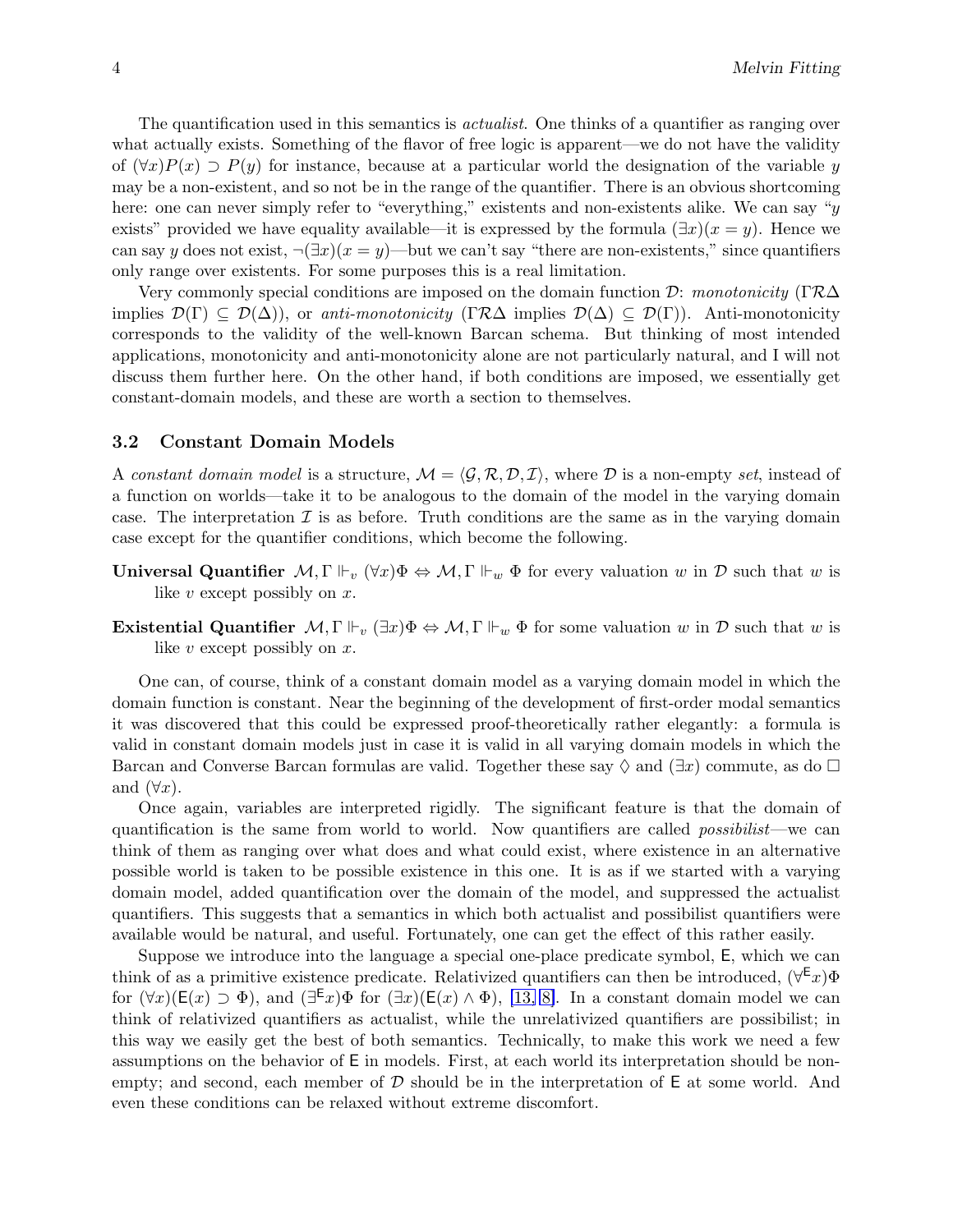<span id="page-4-0"></span>Since varying domain semantics can be simulated using constant domain semantics and relativized quantifiers, from a semantic point of view there is really little point in studying the varying domain version in much detail. These are not the only considerations, however. Axiomatic systems intended for constant domain systems have more complex completeness proofs. On the other hand, prefixed tableau systems for constant domain systems are considerably simpler than the varying domain versions. In the present work I'll stick to constant domain semantics from now on, allowing a primitive existence predicate and relativized quantifiers as appropriate.

#### **3.3 But the Problems Are**

In the semantical systems sketched above, variables are interpreted rigidly—not changing from world to world. While this is natural for many purposes—natural numbers are certainly rigid—it leads to difficulties in expressing certain things that we may want to say. For instance, in normal models  $(x = y) \supset \Box(x = y)$  and  $(x \neq y) \supset \Box(x \neq y)$  are both valid. Now, the morning star and the evening star are in fact identical objects, so if *x* and *y* refer to the object that the phrases 'morning star' and 'evening star' designate (in the real world), certainly  $\Box(x = y)$  is the case, since there is only one object involved, and one cannot become two. But then, how do we express the very natural thought that the morning and evening stars might have been distinct, as the ancient Babylonians believed to be the case? There is simply no way we can do it. Rigidity does not allow the possible distinctness of objects that are equal in fact to ever be true.

## **4 Counterparts**

David Lewis [\[21,](#page-19-0) [22\]](#page-20-0) argues against rigid semantics because it requires that objects always have being and be identifiable across possible worlds. I will not go into the details of his objections. The key point for us is that he proposes a looser notion: allow an object in a possible world to have *counterparts* in other worlds, rather than itself being in other worlds as well. An object of this world could have multiple counterparts in another, or multiple objects here could have a single counterpart in another world. This provides much greater flexibility in the semantics. In particular, it becomes possible to provide counter-models to  $(x = y) \supset \Box(x = y)$  and to  $(x \neq y)$  ⊃  $\Box(x \neq y)$ . The counterpart idea has been further generalized, starting with the functor semantics of Ghilardi, [\[10, 11\],](#page-19-0) to allow for multiple counterpart relations as well. I'll sketch the ideas briefly here, beginning with a variation on the Lewis version, then moving to the more complex, multiple counterpart version.

### **4.1 Counterpart Models—Lewis Version**

What is presented here is not actually the semantics proposed by Lewis, but is a close relative in the Lewis style. The present version is sufficient to get across the basic ideas, and can be made closer to the real Lewis version via straightforward modifications. For instance, Lewis requires that different worlds contain distinct sets of objects, while we do not, but such a condition can be imposed on a model by using the E predicate and placing semantic restrictions on it.

The domain of a binary relation *Q* is the set of all x such that  $\langle x, y \rangle \in Q$  for some y; the codomain is the set of all *y* such that  $\langle x, y \rangle \in Q$  for some *x*. A counterpart relation on a set D is a binary relation *C* whose domain and codomain is D. (The conditions on domain and codomain can be relaxed to give a more general semantics. It's more than I want to consider here.) If *v* and *w* are two valuations in  $\mathcal D$  and  $C$  is a counterpart relation on  $\mathcal D$ , I'll say  $w$  is a *C*-counterpart to  $v$ provided, for each variable *x*,  $\langle v(x), w(x) \rangle \in C$ .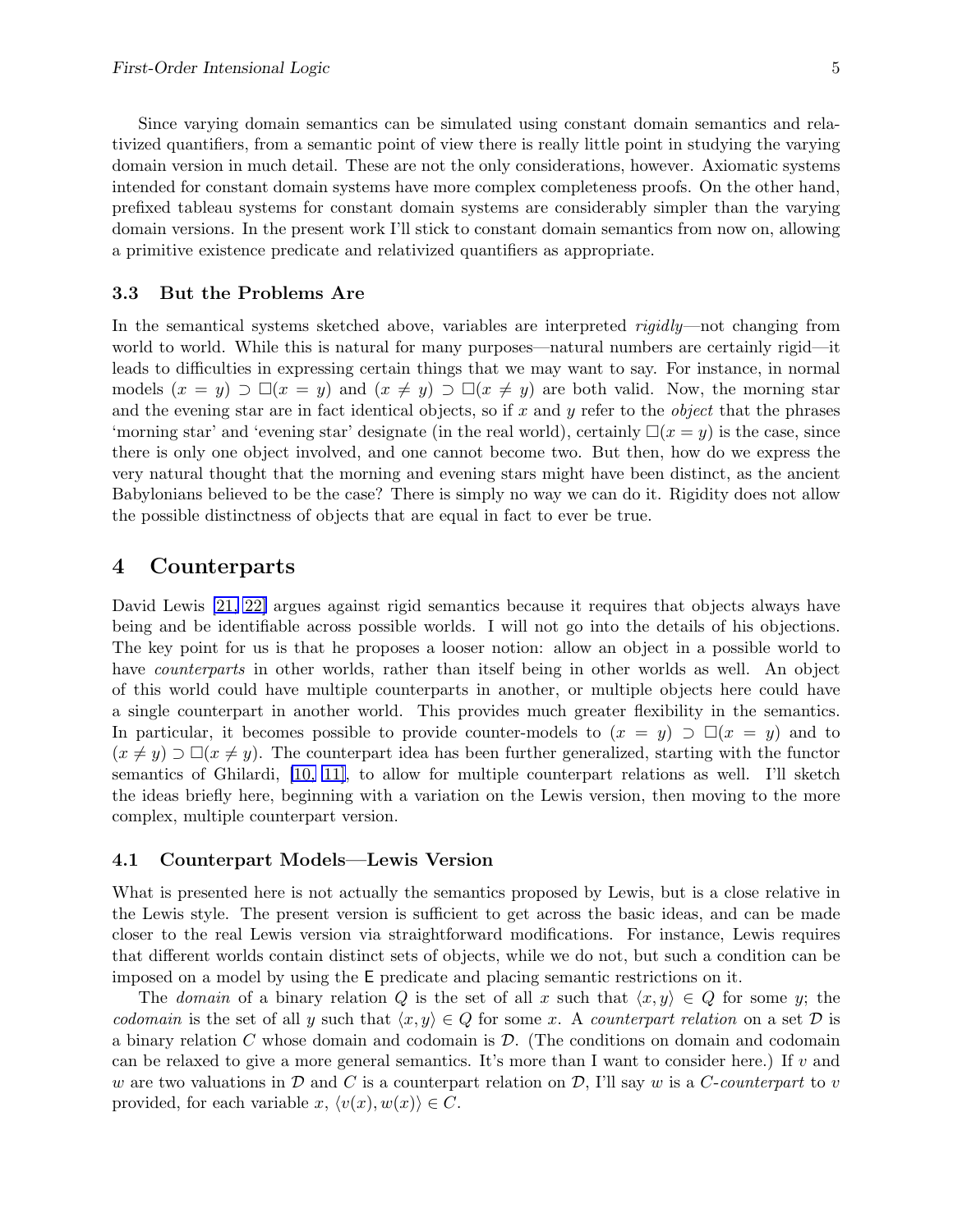<span id="page-5-0"></span>A Lewis counterpart model is a structure  $\mathcal{M} = \langle \mathcal{G}, \mathcal{R}, \mathcal{D}, \mathcal{C}, \mathcal{I} \rangle$ , with everything just as in Sec-tion [3.2](#page-3-0) except that  $\mathcal C$  has been added to the setup, where  $\mathcal C$  is a function mapping each member of  $\mathcal{G} \times \mathcal{G}$  to a counterpart relation on D. The idea is, if  $\langle x, y \rangle \in \mathcal{C}(\Gamma, \Delta)$  then *y* is a counterpart, in world  $\Delta$ , of the object *x* in world Γ. If  $\Delta$  is not accessible from Γ the value of  $\mathcal{C}(\Gamma, \Delta)$  does not really matter—I'll take it to be the empty relation by convention.

Truth conditions are the same as for constant domain models except for the modal conditions, which are replaced by the following.

- **Necessity**  $M, \Gamma \Vdash_v \Box X \Leftrightarrow M, \Delta \Vdash_w X$  for all  $\Delta \in \mathcal{G}$  such that  $\Gamma \mathcal{R}\Delta$  and for every valuation *w* that is a  $\mathcal{C}(\Gamma, \Delta)$  counterpart of *v*.
- **Possibility**  $M, \Gamma \Vdash_v \Diamond X \Leftrightarrow M, \Delta \Vdash_w X$  for some  $\Delta \in \mathcal{G}$  such that  $\Gamma \mathcal{R} \Delta$  and for some valuation *w* that is a  $\mathcal{C}(\Gamma, \Delta)$  counterpart of *v*.

In effect, when moving from one world to another we replace talk of an object by talk of its counterparts. Necessary truth requires truth at all alternative worlds, as usual, but now we require this truth to be for all counterparts of the objects from the original world. Possible truth is the dual.

**Example 4.1** To illustrate how this works, here is a very simple Lewis counterpart model,  $M =$  $\langle \mathcal{G}, \mathcal{R}, \mathcal{D}, \mathcal{C}, \mathcal{I} \rangle$ . The set of possible worlds is  $\mathcal{G} = \{\Gamma, \Delta\}$ . Accessibility is just  $\Gamma \mathcal{R} \Delta$ , with no other case holding. The domain is  $\mathcal{D} = \{a, b\}$ . The counterpart function is  $\mathcal{C}(\Gamma, \Delta) = \{\langle a, a \rangle, \langle b, b \rangle, \langle a, b \rangle\}$ , with  $\mathcal{C}(X, Y)$  being the empty relation in all other cases. Finally, say P is a two-place relation symbol, and  $\mathcal{I}(P)$  is the function assigning the empty set to  $\Gamma$  and  $\{\langle a, b \rangle, \langle b, b \rangle\}$  to  $\Delta$ . What  $\mathcal{I}$ assigns to other relation symbols won't matter for this example.

To make the discussion more perspicuous, let us say *x* and *y* are the only variables (they are the only ones that appear in this example). Let  $w_1$  be the valuation such that  $w_1(x) = a$  and  $w_1(y) = b$ ; since  $\langle a, b \rangle \in \mathcal{I}(P)(\Delta)$  we have  $\mathcal{M}, \Delta \Vdash_{w_1} P(x, y)$ . Likewise let  $w_2$  be the valuation such that  $w_2(x) = b$  and  $w_2(y) = b$ ; since  $\langle b, b \rangle \in \mathcal{I}(P)(\Delta)$  we have  $\mathcal{M}, \Delta \Vdash_{w_2} P(x, y)$ .

Let *v* be the valuation such that  $v(x) = a$  and  $v(y) = b$  (the same as  $w_1$  as it happens). Valuations  $w_1$  and  $w_2$  are the only  $\mathcal{C}(\Gamma, \Delta)$  counterparts of *v*, so we have  $\mathcal{M}, \Gamma \Vdash_v \Box P(x, y)$ .

Since it is allowed for an object to have more than one counterpart at an alternative world, it is easy to construct Lewis counterpart models that invalidate  $(x = y) \supset \Box(x = y)$ , though we retain the validity of  $(x = x) \supset \Box(x = x)$ . Likewise, since different objects might have the same counterpart at an alternative world, we also lose the validity of  $(x \neq y) \supset \Box(x \neq y)$ . This was part of the motivation for introducing counterpart models in the first place. On the other hand, if the counterpart relation between any two worlds is the identity function, a Lewis counterpart model is essentially a rigid model in the sense of Section [3,](#page-2-0) so this semantics extends the earlier one.

### **4.2 Counterpart Models—Multiple-Counterpart Version**

In order to provide a mathematically smooth approach to completeness for first-order modal logics, counterpart semantics has been generalized beyond the Lewis version presented above. Ghilardi, [\[10, 11\]](#page-19-0), uses category theory in a fundamental way; the notion of a frame is modified so that it becomes a category with worlds as objects and morphisms supplying the counterpart notion. This functor-semantic approach has been quite successful for logics above **S4**. A different semantics, also based on the use of category theory, is the metaframe semantics of [\[28, 27, 30\].](#page-20-0) Functor semantics without category theory, loosely speaking, has been developed in [\[14, 15, 18, 20, 16\].](#page-19-0) Most people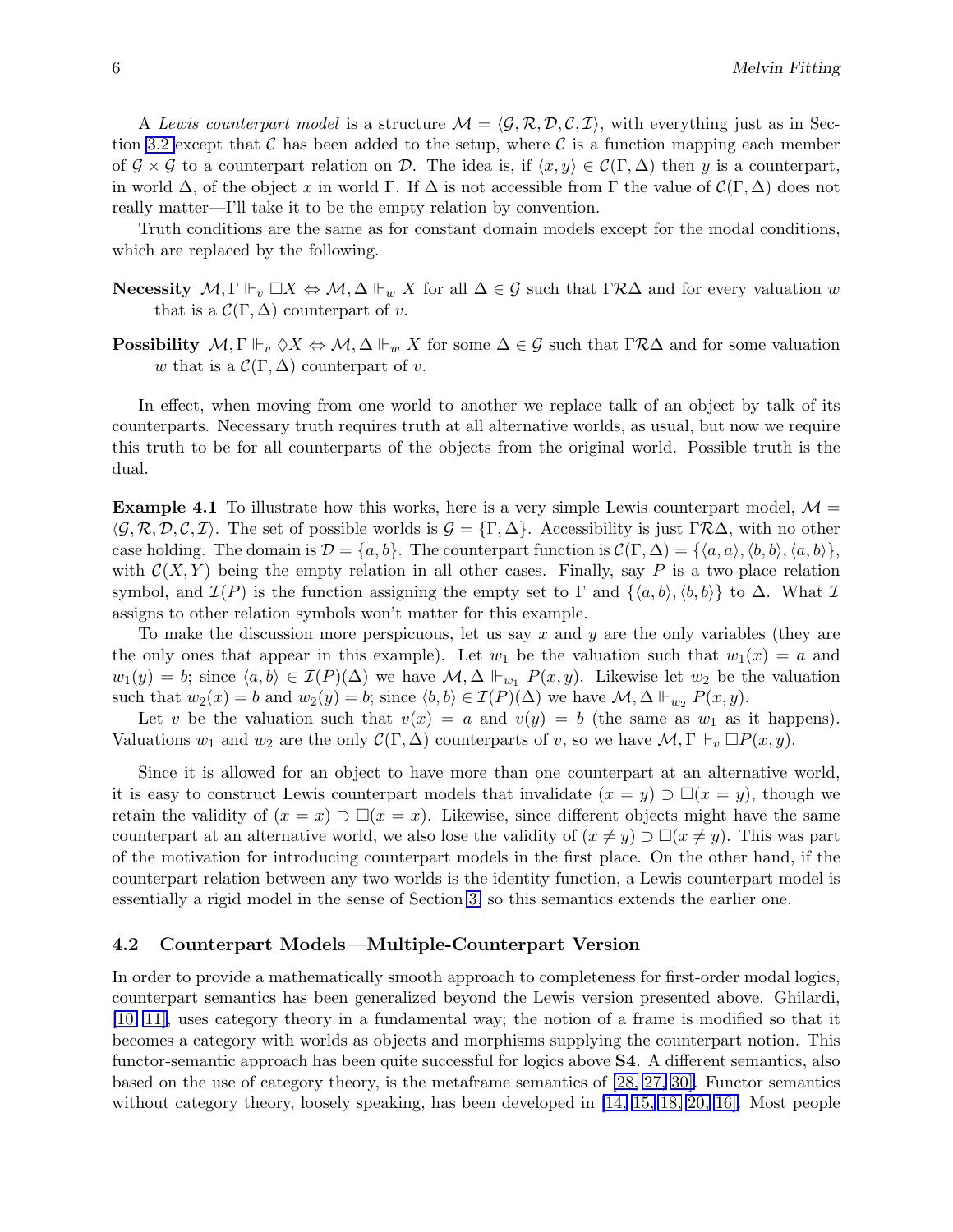will find this more appealing than the direct use of category theory and, in addition, restrictions to logics above **S4** are no longer imposed by the mathematics. This section presents a mild variation of that semantics.

A multiple counterpart model is a structure  $\mathcal{M} = \langle \mathcal{G}, \mathcal{R}, \mathcal{D}, \mathcal{C}, \mathcal{I} \rangle$ , where everything is just as in Lewis counterpart semantics, except that now C is a function mapping each member of  $\mathcal{G} \times \mathcal{G}$  to a set of counterpart relations on  $\mathcal D$ . Rather like before, I assume that if  $\Gamma \mathcal R\Delta$  does not hold then  $\mathcal{C}(\Gamma, \Delta)$  is the empty set.

Lewis counterpart truth conditions are replaced by the following more complicated version.

- **Necessity**  $M, \Gamma \Vdash_v \Box X \Leftrightarrow M, \Delta \Vdash_w X$  for all  $\Delta \in \mathcal{G}$  such that  $\Gamma \mathcal{R} \Delta$  and for every valuation *w* that is a *C*-counterpart of *v*, for every  $C \in \mathcal{C}(\Gamma, \Delta)$ .
- **Possibility**  $M, \Gamma \Vdash_v \Diamond X \Leftrightarrow M, \Delta \Vdash_w X$  for some  $\Delta \in \mathcal{G}$  such that  $\Gamma \mathcal{R} \Delta$  and for some valuation *w* that is a *C*-counterpart of *v*, for some  $C \in \mathcal{C}(\Gamma, \Delta)$ .

This carries the Lewis counterpart ideas one step further. Now necessary truth at a world requires truth at all alternative worlds, with objects replaced by any of their counterparts, as in the Lewis version, but also with respect to every counterpart relation.

**Example 4.2** Let M be the multiple counterpart model whose structure is the same as the Lewis counterpart model of Example [4.1,](#page-5-0) except that C now is the function such that  $\mathcal{C}(\Gamma,\Gamma)=\mathcal{C}(\Delta,\Gamma)=$  $\mathcal{C}(\Delta, \Delta) = \emptyset$ , and  $\mathcal{C}(\Gamma, \Delta) = \{C_1, C_2\}$  where  $C_1 = \{\langle a, a \rangle, \langle a, b \rangle, \langle b, b \rangle\}$  and  $C_2 = \{\langle a, b \rangle, \langle b, a \rangle\}.$ (Note: in the Lewis counterpart model of Example [4.1,](#page-5-0) the counterpart relation between  $\Gamma$  and  $\Delta$ was  $C_1$  of the present example.) With valuations  $w_1$  and  $w_2$  as in Example [4.1,](#page-5-0) we of course still have  $M, \Delta \Vdash_{w_1} P(x, y)$  and  $M, \Delta \Vdash_{w_2} P(x, y)$ . Then if valuation *v* is as in Example [4.1,](#page-5-0) we have *P*(*x, y*) true at  $\Delta$  with respect to every valuation that is a *C*<sub>1</sub> counterpart of *v*. (Essentially, this is all as before.) But, if  $w_3$  is the valuation given by  $w_3(x) = b$  and  $w_3(y) = a$ , then  $\mathcal{M}, \Delta \nvDash_{w_3} P(x, y)$ since  $\langle b, a \rangle \notin \mathcal{I}(P)(\Delta)$ . Since *w*<sub>3</sub> is a *C*<sub>2</sub> counterpart of *v* we do not have *M*,  $\Gamma \Vdash_v \Box P(x, y)$ .

Of course the multiple counterpart semantics just presented includes the Lewis version as a special case—just take  $\mathcal{C}(\Gamma, \Delta)$  to be a set consisting of a single counterpart relation whenever  $\Gamma R\Delta$ . Multiple counterpart models can always be converted to Lewis counterpart models, but this is not the case for frames [\[19\].](#page-19-0)

#### **4.3 Problems Still**

Lewis counterpart semantics provides us with a version of intensional logic. We tend to believe there are things, objects, independent of us, and there are concepts, which are our creations. Concepts are what we use when we talk; objects are what we believe we are talking about. The morning star and the evening star are concepts, both of which designate a particular object, the planet Venus.

In counterpart semantics, objects are present since they are what counterpart relations connect, but the counterpart network is fundamental, and an object, at a world, is actually something like a slice across that network. The morning star/evening star object in this world has, in an alternative Babylonian world, two counterparts, one playing the morning star role, the other the evening star role. This raises problems of ontology. In counterpart semantics what, exactly, is the morning star? For that matter, what is the evening star? They can't be the object Venus, because Venus is Venus, no matter what, yet we don't have necessary identity between the morning star and the evening star. The morning star is something more like a web of relationships, connecting Venus in our world with some (actually non-existent) objects in the world of the Babylonians, and those with still other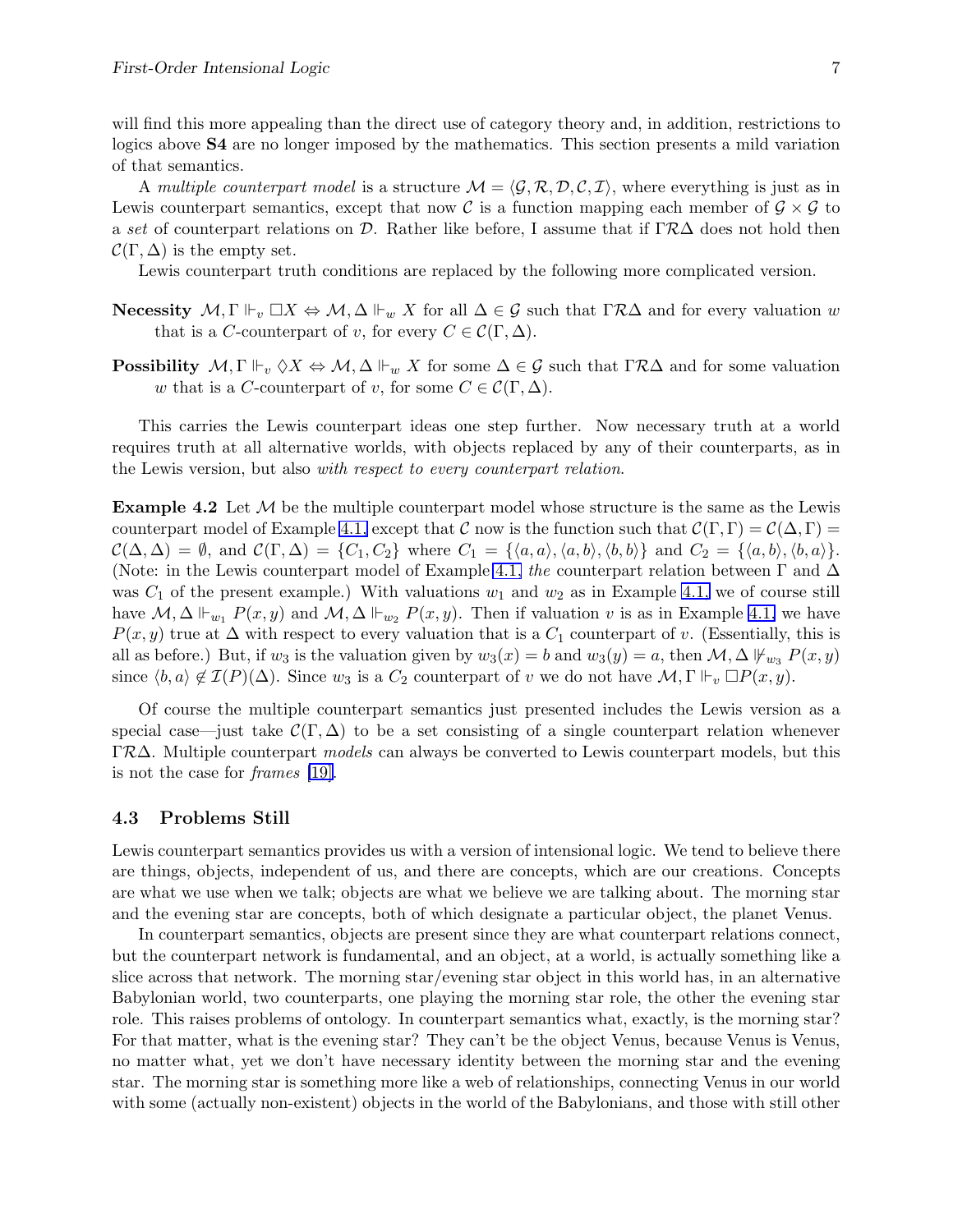objects in other worlds, and so on—relationships that sometimes split and sometimes merge. In counterpart semantics the morning star is there in the network of relationships, somehow, but I find myself unable to point at it, figuratively speaking. In short, I have a problem identifying the subject matter of this semantics. Indeed, while the notion of counterpart is fundamental, there is no way of saying this object and that one are counterparts in the formal modal language.

All of the above applies to both the Lewis version of counterpart semantics and to the multiple counterpart version. Multiple counterpart semantics is mathematically better behaved than Lewis counterpart semantics—[\[15\]](#page-19-0) proves a completeness theorem that applies to all modal predicate logics, in their terminology, making use of what they call canonical models, which are particular multiple counterpart models. Nonetheless, the multiple counterpart semantics has even greater problems of informal interpretation than the Lewis version. Intuitively, what is the role of the many counterpart relations? Perhaps eventually this will be found to be natural, but at the moment it is rather puzzling.

# **5 First-Order Intensional Logic**

I mentioned earlier that the two major approaches to first-order modal semantics currently under development either involve some notion of counterpart relations, or involve intensional objects. I have been working with intensional objects for some time, and now want to present what I think is the fullest version of a first-order semantics that uses them. I will discuss, in Section [6,](#page-11-0) in what sense counterpart relation semantics can be encompassed within an intensional object approach.

What I propose is a semantics (and tableau system) which I call **FOIL**, for *first-order intensional* logic. Actually **FOIL** is a family, depending on a choice of the underlying propositional modal logic. When necessary to be more specific, I will write **FOIL**-**S4**, **FOIL**-**S5**, and the like. For the most part such specificity is not needed here, and I will simply refer to **FOIL**, meaning any one of the general family of logics. **FOIL** is a variation on the system developed in [\[8\]](#page-19-0), and amounts to the first-order part of the system of [\[7\]](#page-19-0), which itself is an extension of the intensional logic of Montague and Gallin, [\[24, 25, 26,](#page-20-0) [9\]](#page-19-0).

In **FOIL** semantics models have a domain of objects, just as they did in Section [3.](#page-2-0) This is the same for all worlds—if a varying domain version is desired we can use an existence predicate E, as described in Section [3.2.](#page-3-0) There is quantification over objects, identity entails necessary identity; in short, we have a version of the earlier rigid semantics.

In addition to objects there will be what we call intensions or intensional objects or concepts. Typical informal intensions are the morning star, the oldest person in the world, or simply that. Intensions designate different objects under different circumstances—they are non-rigid designators. As such, they will be modeled by functions from possible worlds to objects. There will be quantification over intensions, as well as quantification over objects.

When working with intensions two different aspects naturally stand out. We can consider an intension as a whole, or we can consider what the intension happens to designate. Equality of intensions considered as wholes is more often called "synonymy." Thus the morning star and the evening star designate the same object in the present world, but need not do so under other circumstances—one might say they are equal but not synonymous. On the other hand, the evening star and the first heavenly body seen in the evening are presumably synonymous and so, as a consequence, designate the same object under all circumstances. These are distinctions we wish to capture in a formal semantics. But this leads to a problem that deserves a section to itself.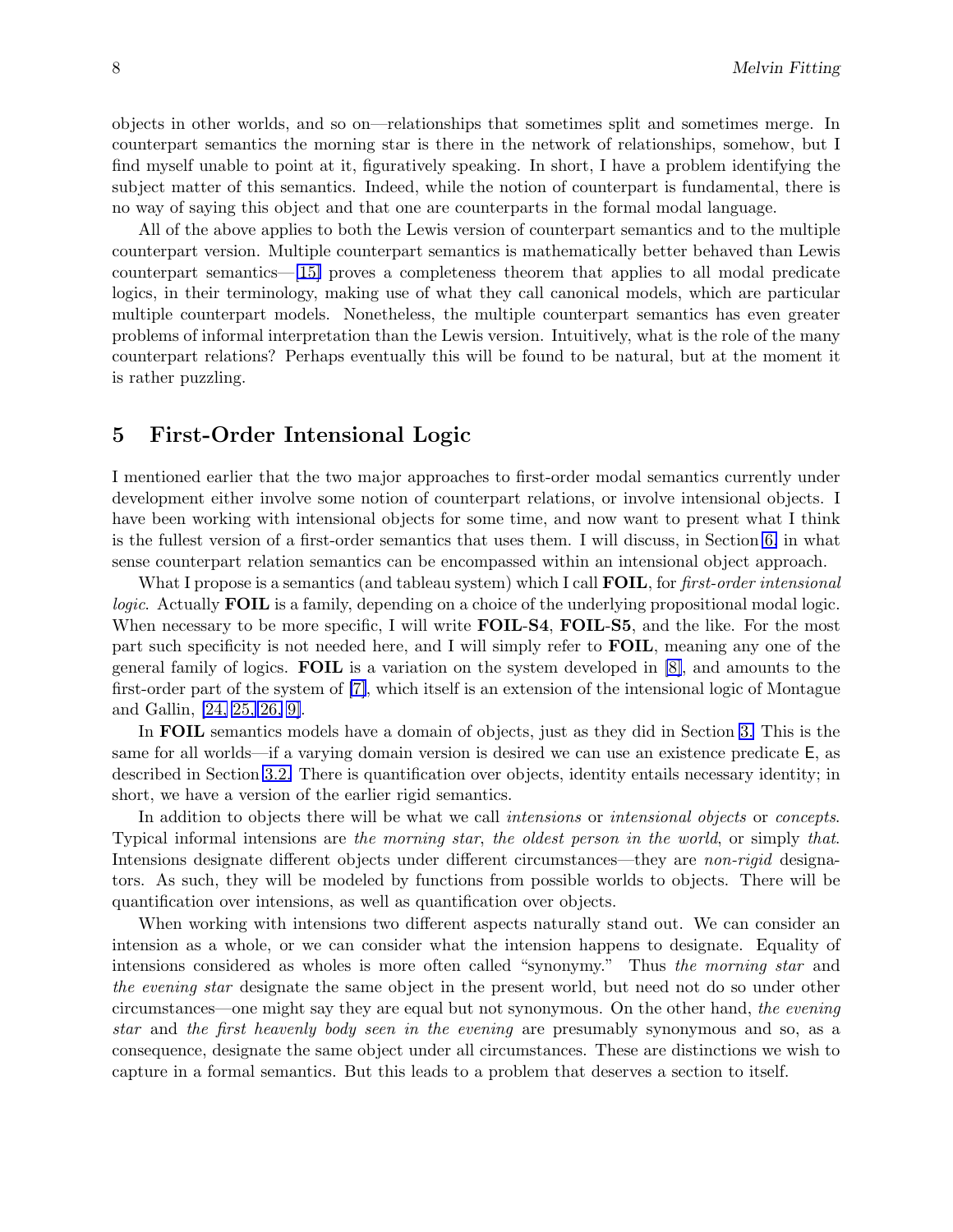### <span id="page-8-0"></span>**5.1** De Re/De Dicto **Difficulties**

Suppose we have a possible-world semantics with a domain of objects, as in earlier sections. And suppose we have an intension, *f*, that picks out an object in each world. Say, for instance, that the domain consists of numbers, worlds are time instances, and at each time instance *f* picks out the size of the world's population. Suppose P is a one-place relation symbol. We could take  $P(f)$  to mean that the intension *f* has the property *P*, or that the object designated by *f* has the property *P*. **FOIL** will provide both alternatives, since both are useful. But there is a difficulty with the second version which requires some adjustments to the language.

Suppose  $P(f)$  is to mean the object designated by f (at a world) has property P. Then how should  $\Diamond P(f)$  be interpreted, at world  $\Gamma$  say? One alternative is to understand it as saying the thing designated by *f* at  $\Gamma$  (call it  $f_{\Gamma}$ ) has the 'possible-*P*' property, and so at some alternative world  $\Delta$  we have that  $f_{\Gamma}$  has property *P*. This is traditionally called the *de re* reading—a possible property is ascribed to a thing. But there is another alternative: taking the possibility operator as primary, we could understand  $\Diamond P(f)$  at  $\Gamma$  to mean that at some alternative world,  $\Omega$ , we have  $P(f)$ , and so at  $\Omega$  the thing designated by *f* (call it  $f_{\Omega}$ ) has property *P*. This is traditionally called the de dicto reading—possibility applies to a sentence. Now, even if  $\Delta$  and  $\Omega$  turn out to be the same, there is no reason why  $f_{\Gamma}$  and  $f_{\Omega}$  should be identical. (Unless designation is rigid, which essentially puts us back in Section [3.\)](#page-2-0)

Clearly the de re and de dicto readings are different, and both are plausible. An abstraction mechanism has become standard to distinguish between them. Here the de re reading will be symbolized  $\langle \lambda x.\hat{P}(x)\rangle(f)$  and the *de dicto* will be symbolized  $\langle \lambda x.P(x)\rangle(f)$ . Disambiguation involves a move to a somewhat more complex language.

#### **5.2 The FOIL Language**

So far we have been using the basic first-order modal language, sketched in Section [2.](#page-1-0) Now it must be extended. For **FOIL** there are two sorts of variables, object variables, *x*, *y*, *...* , as in previous sections, and intension variables, *f*, *g*, *...* . I'll assume each relation symbol has a type associated with it, where a type is an *n*-tuple whose entries are in  $\{O, I\}$ . An *atomic formula* is an expression of the form  $P(\alpha_1, \ldots, \alpha_n)$  where P is a relation symbol whose type is  $\langle t_1, \ldots, t_n \rangle$  and, for each *i*, if  $t_i = O$  then  $\alpha_i$  is an object variable, and if  $t_i = I$  then  $\alpha_i$  is an intension variable. I will assume there is a two place relation symbol = of type  $\langle O, O \rangle$ . Equality of type  $\langle I, I \rangle$  could also be added if desired—I will not do so. It would play the role of a synonymy symbol.

**FOIL** formulas are built up from atomic formulas exactly as usual, with the following piece of machinery added. If  $\Phi$  is a formula, x is an object variable, and f is an intension variable, then  $\langle \lambda x.\Phi \rangle (f)$  is a formula, in which the free variable occurrences are those of  $\Phi$  except for *x*, together with the displayed occurrence of f. I will sometimes abbreviate  $\langle \lambda x. \langle \lambda y. \Phi \rangle (q) \rangle (f)$  by  $\langle \lambda x, y, \Phi \rangle (f, g)$ , and so on. The idea is that  $\langle \lambda x, \Phi \rangle (f)$  should say, at a world, the object designated by *f* at that world has the Φ property. This will be given an exact meaning in the semantics below, but perhaps some informal examples will be useful.

Suppose P is a relation symbol of type  $\langle I \rangle$ . The atomic formula  $P(f)$  is intended to assert, at a world, that the concept *f* has the property *P*. For instance, say possible worlds are people, and f is the favorite-book concept picking out, for each person, that person's favorite book. And suppose  $P$  is intended to be the *is-an-important-concept* predicate, which different persons will apply in different ways. For a person who considers reading important, *P*(*f*) will most likely be true—the concept of a favorite book would be important for that person. But  $P(f)$  would most likely be false for a person who does not value reading or literature. Again, suppose *Q* is of type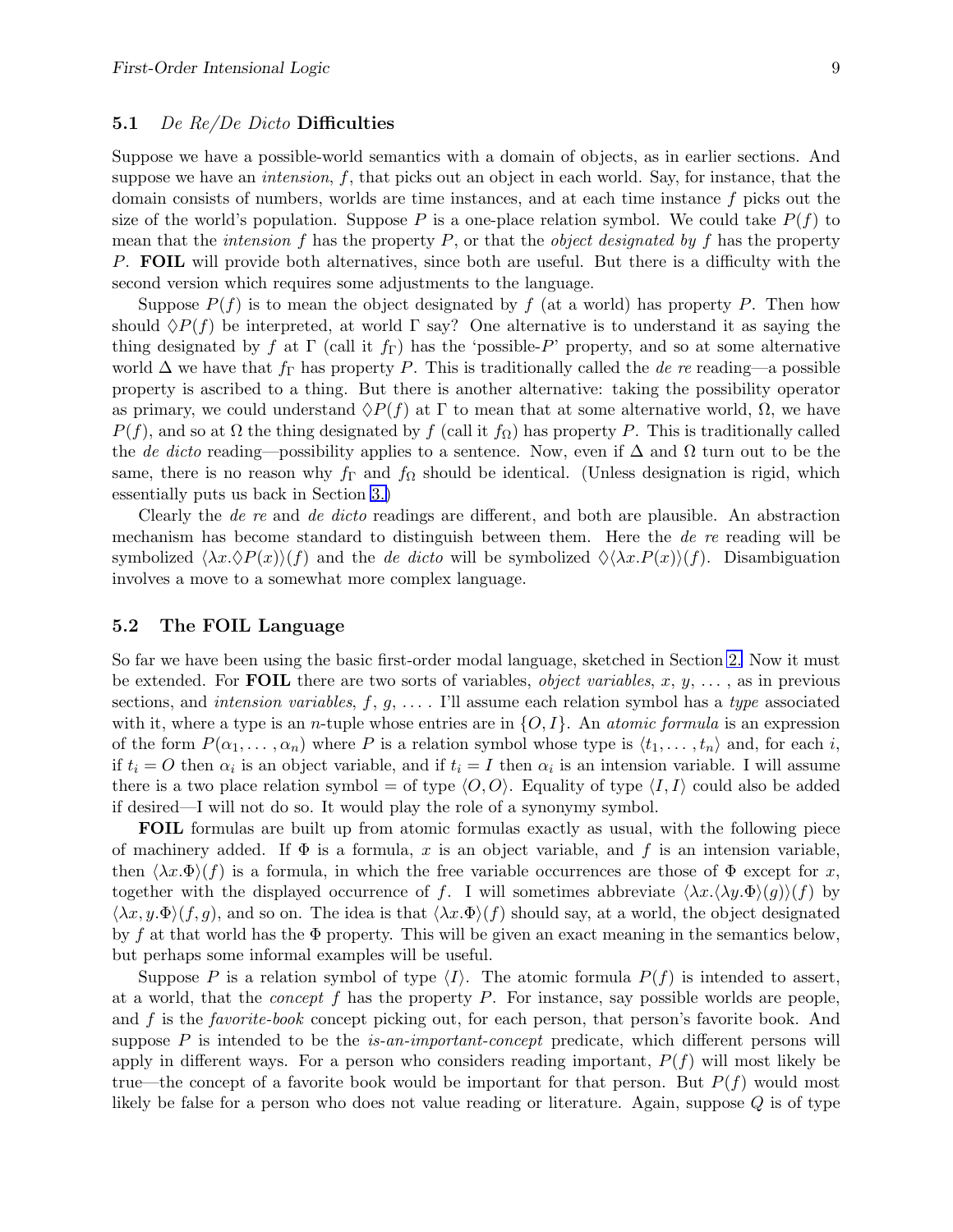$\langle O \rangle$ , so that  $\langle \lambda x. Q(x) \rangle$  is a formula. Let us say *Q* is intended to be the *is-an-important-book* predicate. I certainly think  $\langle \lambda x. Q(x) \rangle (f)$  is true—for me it says my favorite book is an important book (for me). I would not think  $\langle \lambda x. \Box Q(x) \rangle$  to be true—for me it says that my favorite book is an important book for everybody. On the other hand I probably would think  $\Box(\lambda x.Q(x))(f)$  to be true—for me it says that everybody thinks their favorite book is important.

I have presented versions of **FOIL** before, but with some variations. In [\[8\]](#page-19-0) essentially this system appears, with constant symbols of intension type but no intension variables. It was sufficient for the purposes we had in mind in that book, and adding intension variables and quantifiers is straightforward. The present system appeared in [\[5\]](#page-19-0), but there was an additional piece of machinery: an explicit operator mapping an intension to an object at a world. Strictly speaking it was not necessary, but was included to make the relationship with the higher-order system of [\[4, 7\]](#page-19-0) clear (such an operator is essential when higher orders are considered). I have dropped it here, in the interests of simplicity.

#### **5.3 FOIL Models**

A **FOIL** model is a structure  $M = \langle \mathcal{G}, \mathcal{R}, \mathcal{D}_O, \mathcal{D}_I, \mathcal{I} \rangle$  meeting the following conditions.  $\mathcal{G}$  and  $\mathcal{R}$ are as usual.  $\mathcal{D}_O$  is a non-empty set, the *object domain*.  $\mathcal{D}_I$  is a non-empty set of functions from G to  $\mathcal{D}_O$ ; this is the *intension domain*. Finally, T is an *interpretation* such that, if P is a relation symbol of type  $\langle t_1,\ldots,t_n\rangle$  then  $\mathcal{I}(P)$  is a mapping from G to subsets of  $\mathcal{D}_{t_1}\times\cdots\times\mathcal{D}_{t_n}$ . I'll assume that  $\mathcal{I}(=)$  is the constant function mapping each world to the identity relation on  $\mathcal{D}_O$ .

A valuation in **FOIL** model M is a mapping that assigns to each object variable a member of  $\mathcal{D}_O$  and to each intension variable a member of  $\mathcal{D}_I$ .

Most of the various clauses of a truth definition are as usual. We now have two kinds of quantifiers, object and intension, since we have two kinds of variables, but semantic conditions for quantifiers are straightforward—if object variables are involved, quantification is over  $\mathcal{D}_O$ , and if intension variables are involved, quantification is over  $\mathcal{D}_I$ . The one substantially new clause is the following.

**Abstraction**  $M, \Gamma \Vdash_v \langle \lambda x.\Phi \rangle(f)$  if  $M, \Gamma \Vdash_w \Phi$  where *w* is like *v* except that  $w(x) = v(f)(\Gamma)$ .

The idea is,  $\mathcal{M}, \Gamma \Vdash_v \langle \lambda x.\Phi \rangle (f)$  says the object designated by f at  $\Gamma$  has the property specified by  $\Phi$  at  $\Gamma$ .

It is easy to see that at a world of a **FOIL** model,  $\langle \lambda x, y \cdot (x = y) \rangle (f, g)$  asserts intension variables *f* and *g* denote the same object. We do not have validity of the following.

$$
(\forall f)(\forall g)[\langle \lambda x, y. (x = y) \rangle (f, g) \supset \Box \langle \lambda x, y. (x = y) \rangle (f, g)] \tag{1}
$$

Formula (1) says that if *f* and *g* designate the same object in the present world, they will designate the same object in all accessible worlds (they will be synonymous), and this is certainly not the case. On the other hand, we do have validity of the following.

$$
(\forall f)(\forall g)[(\lambda x, y.(x = y))(f, g) \supset (\lambda x, y. \Box(x = y))(f, g)] \tag{2}
$$

In words, (2) says that if the objects denoted by f and g are identical, these objects are necessarily identical. This is so because identity between objects is necessary identity. Indeed, since objects behave as they did in Section [3,](#page-2-0) we have the validity of the following as well.

$$
(\forall x)(\forall y)[(x = y) \supset \Box(x = y)] \tag{3}
$$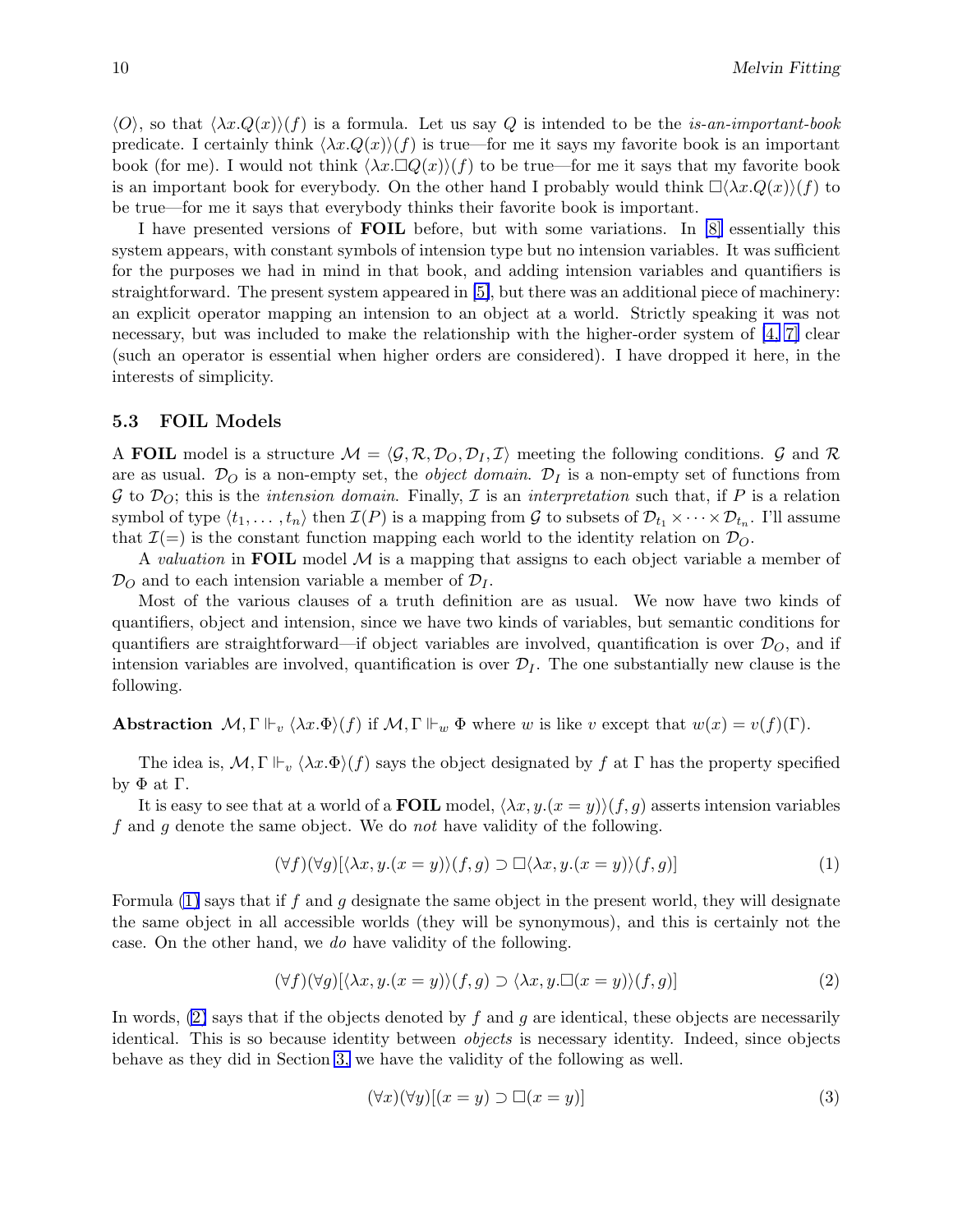#### <span id="page-10-0"></span>**5.4 Other Interesting Formulas**

I'll begin with a simple formula that will be of use from time to time.

$$
\mathbf{D}(f,x) \text{ abbreviates } \langle \lambda y. y = x \rangle(f) \text{ (where } x \text{ and } y \text{ are distinct object variables).} \tag{4}
$$

If  $\mathbf{D}(f,x)$  were atomic, rather than being an abbreviation for a more complex formula, it would be of type  $\langle I, O \rangle$ . Working through the **FOIL** semantics,  $\mathcal{M}, \Gamma \Vdash_v \mathbf{D}(f, x)$  is true just in case  $v(f)(\Gamma) = v(x)$ . In words, it essentially says the intension *f* designates the object *x* at Γ.

The domain  $\mathcal{D}_I$  of intensions in a model is required to be non-empty, and that is all. It is not required to be the set of all functions from  $\mathcal G$  to  $\mathcal D_O$ . Such a requirement is undesirable for two reasons. First, not everything reasonably should be considered an intension. There isn't much plausibility to an intention that is a wrench in this world, a baby robin in another, and the number 7 in a third. Intensions should have some coherence to them, and though I don't know how to characterize that, clearly not everything mathematically possible will meet a reasonable coherence condition. The second reason for not taking the entire set of functions from  $\mathcal G$  to  $\mathcal D_O$  as  $\mathcal D_I$  is more practical: if we do, a complete proof procedure is almost certainly beyond reach.

All this notwithstanding, there are a few extra requirements we might want to impose on  $\mathcal{D}_I$ , saying there are 'enough' members for various purposes. I now consider two such requirements.

There is no a *priori* reason to believe that every object is designated by some intension. After all, "There are more things in heaven and earth, Horatio, than are dreamt of in your philosophy." But under special circumstances we might want a requirement to this effect. Using the abbreviation of (4), we can do this by restricting ourselves to models in which we have the validity of

$$
(\forall x)(\exists f)\mathbf{D}(f,x). \tag{5}
$$

If we require (5), object quantification is reducible to intensional quantification:

$$
(\forall x)\Phi \equiv (\forall f)(\lambda x.\Phi)(f). \tag{6}
$$

That is to say, the implication  $(5) \supset (6)$  is valid in **FOIL** semantics.

The other condition we might sometimes want to impose on models is the existence of *choice* functions. Suppose that to each possible world  $\Gamma$  of a model we, somehow, associate an object  $d_{\Gamma}$  in  $\mathcal{D}_O$ . If our way of choosing  $d_{\Gamma}$  can be specified by a formula of the language, it is not unreasonable to insist that it amounts to an intension. Such a requirement can't quite be captured in a postulate (except for **FOIL**-**S5**), but here is something that comes close. For each formula Φ:

$$
\Box(\exists x)\Phi \supset (\exists f)\Box \langle \lambda x.\Phi \rangle (x) \tag{7}
$$

In a series of papers Hartley Slater has argued that modal logic should be built on the epsilon calculus; [\[29\]](#page-20-0) makes the fundamental case for this. If one does so, he argues, then  $\square(\exists x)\Phi\supset (\exists x)\square\Phi$ will be valid. While this principle is not valid, or desirable, in the present system, I note that (7) is actually a variation on it, split across the two types of **FOIL**.

### **5.5 Decidability Issues**

Ordinarily when quantifiers are not present in a formula, whatever the logic, the problem of its validity is essentially a propositional one. But once the abstraction operator and intension variables are present, things are not so simple. The following is from [\[6\].](#page-19-0)

For a propositional modal logic **L**, determined by a class of frames in the usual sense, **FOIL**-**L** is the intensional logic built on that class of frames in the obvious way. Now, let  $\text{FOIL-L-}\lambda$  be the restriction of **FOIL**-**L** to the sublanguage without quantifiers.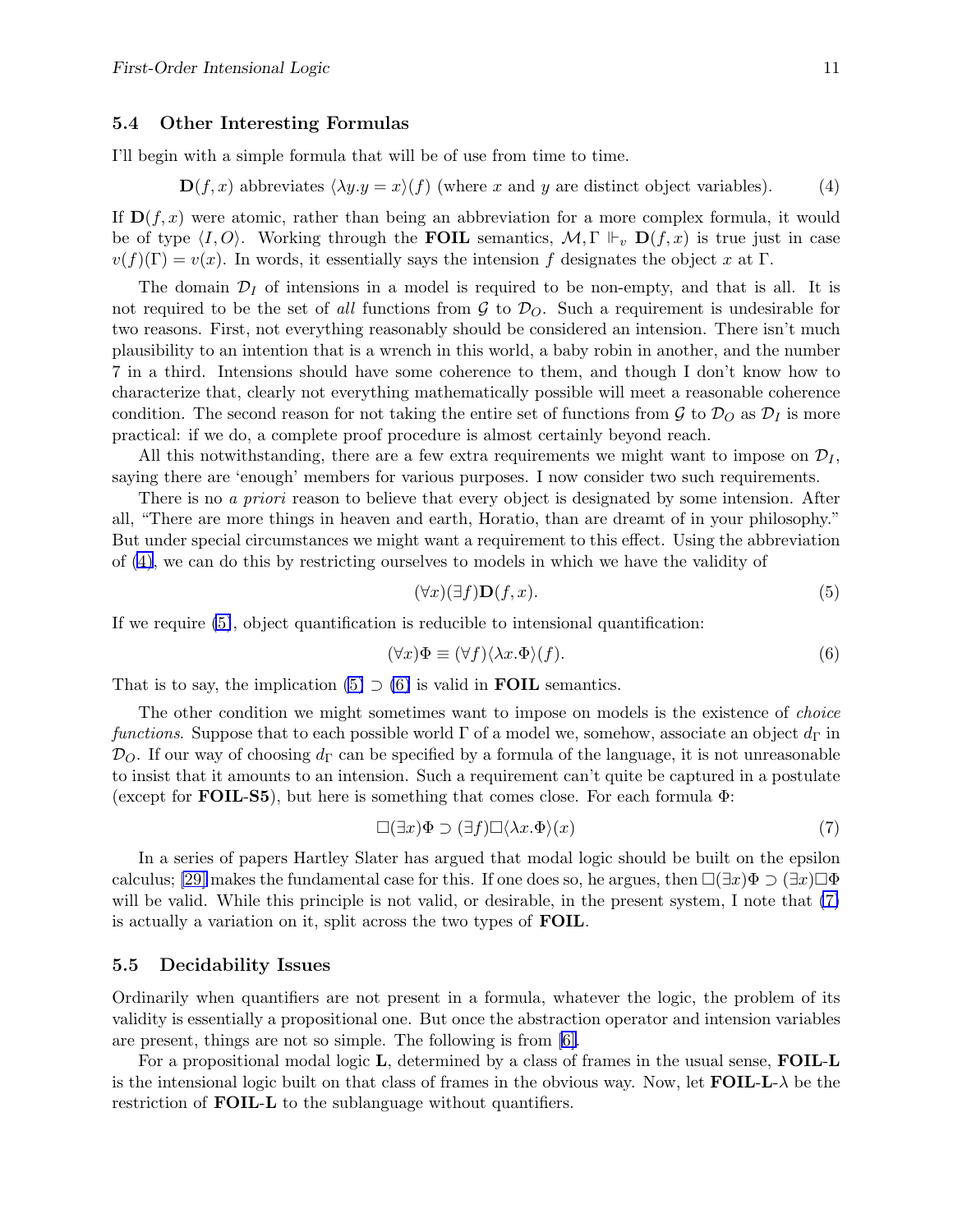- <span id="page-11-0"></span>1. If **L** is one of **K**, **T**, or **D**, **FOIL**-**L**-*λ* is decidable. This can be shown using tableaus (see Section [7\)](#page-16-0).
- 2. **FOIL-S5-** $\lambda$  is undecidable, with or without equality.
- 3. If  $=$  is interpreted by equality on  $\mathcal{D}_O$  (as we have required), **FOIL-L**- $\lambda$  is undecidable for any **L** between **K4** and **S5**.
- 4. The two preceding items remain true even if formulas are restricted to contain no object variables and only a single intension variable.

Clearly, adding intensional variables and abstraction is a major step, and not as elementary as may first appear.

### **5.6 Partiality**

In **FOIL** models members of  $\mathcal{D}_I$ , the domain of intensions, are functions defined on the entire set of possible worlds. A plausible next step is to allow partial functions. If this is done, one can also extend the language to allow definite descriptions, where *<sup>ι</sup> x.*Φ is of intension type, and is semantically treated as a partial function on worlds. I do not develop the machinery here, but refer to [\[8\]](#page-19-0) where a version of it is presented at considerable length.

# **6 Relationships With Other Systems**

It is obvious that the semantics of Section [3.2](#page-3-0) embeds in **FOIL**. If one ignores the intensional aspects of **FOIL**, rigid constant domain semantics is what remains. Relationships between the counterpart semantics of Sections [4.1](#page-4-0) and [4.2](#page-5-0) and **FOIL** are not so simple. A connection involving models would be nice. Better yet would be a connection involving frames. Of course this requires us to specify what a **FOIL** frame is—I propose a definition, in [6.2](#page-13-0) below, of Riemann *FOIL* frames that seems new to the literature, but that works quite well for these purposes. But let us begin with cases where everything works well and there are no complications. In particular, I begin with Lewis counterpart semantics, and postpone the more complex multiple counterpart semantics.

### **6.1 Simply Connected Frames**

Under reasonable circumstances a relation can be looked at as a collection of functions. For instance, the parent-of relation is a union of the *father-of* function and the mother-of function. This carries over to Lewis counterpart models, provided the accessibility structure is not too complicated. The ideas in this section were independently developed in [\[16\],](#page-19-0) with somewhat different terminology.

**Definition 6.1** If  $\langle \mathcal{G}, \mathcal{R}, \mathcal{D}, \mathcal{C}, \mathcal{I} \rangle$  is a Lewis counterpart model (multiple counterpart model), I'll call  $\langle \mathcal{G}, \mathcal{R}, \mathcal{D}, \mathcal{C} \rangle$  a Lewis counterpart frame (multiple counterpart frame). Likewise if  $\langle \mathcal{G}, \mathcal{R}, \mathcal{D}_O, \mathcal{D}_I$ ,  $I$  is a **FOIL** model, I'll call  $\langle \mathcal{G}, \mathcal{R}, \mathcal{D}_O, \mathcal{D}_I \rangle$  a **FOIL** frame. And finally, I'll call  $\langle \mathcal{G}, \mathcal{R} \rangle$  simply a frame, as usual.

Many Lewis counterpart models can be based on a Lewis counterpart frame, by varying the choice of an interpretation. Similarly in the multiple counterpart case. Likewise choices of interpretation allows us to build different **FOIL** models on a **FOIL** frame.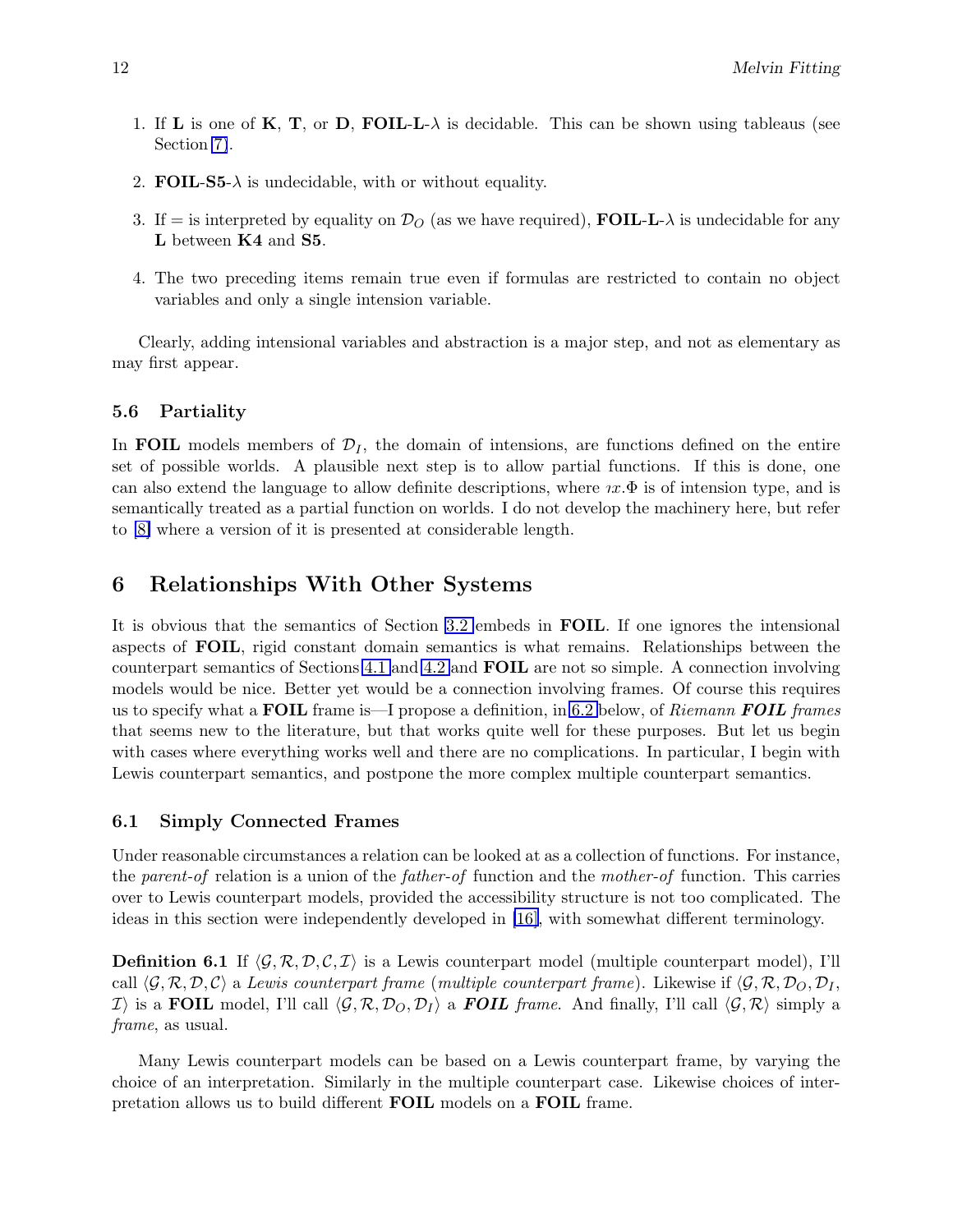<span id="page-12-0"></span>**Definition 6.2** Let  $\langle \mathcal{G}, \mathcal{R} \rangle$  be a frame. Call two members  $\Gamma$  and  $\Delta$  in  $\mathcal{G}$  related if  $\Gamma \mathcal{R} \Delta$  or  $\Delta \mathcal{R} \Gamma$ . By a path in the frame I mean a sequence of members of  $\mathcal{G}, \Gamma_1, \Gamma_2, \ldots, \Gamma_n$ , such that each term of the sequence is related to the next. A frame is *simply connected* if there is just one path between any two members of G. If  $\mathcal{G}_0 \subseteq \mathcal{G}$ , I'll say  $\mathcal{G}_0$  is simply connected if the frame  $\langle \mathcal{G}_0, \mathcal{R}_0 \rangle$  is simply connected, where  $\mathcal{R}_0$  is  $\mathcal{R}$  restricted to  $\mathcal{G}_0$ . I'll say a Lewis counterpart frame  $\langle \mathcal{G}, \mathcal{R}, \mathcal{D}, \mathcal{C} \rangle$  is simply connected if  $\langle \mathcal{G}, \mathcal{R} \rangle$  is simply connected, and similarly for **FOIL** frames.

Being simply connected really consists of two requirements: between any two worlds there should be at least one path, and there should not be more than one. The first condition is not as significant. A frame in which there are no paths between some of the worlds can be thought of as multiple frames 'stuck together,' and these can be broken into separate frames. Details are straightforward, and well-known. The key item is the requirement that there should not be multiple paths between any pair of worlds—no loops, in other words.

**Definition 6.3** Suppose  $\mathcal{F} = \langle \mathcal{G}, \mathcal{R}, \mathcal{D}, \mathcal{C} \rangle$  is a Lewis counterpart frame. Let f be a function defined on a simply connected subset of  $G$ , mapping worlds to members of  $D$ . I'll say f is  $F$  compatible provided, for each Γ,  $\Delta$  in the domain of f such that  $\Gamma \mathcal{R} \Delta$ ,  $f(\Delta)$  is a counterpart of  $f(\Gamma)$ , that is,  $\mathcal{C}(\Gamma, \Delta)(f(\Gamma), f(\Delta)).$ 

I omit the proof, but it is easy to show that if  $\mathcal{F} = \langle \mathcal{G}, \mathcal{R}, \mathcal{D}, \mathcal{C} \rangle$  is a simply connected Lewis counterpart frame, then any  $\mathcal F$  compatible function can be extended to an  $\mathcal F$  compatible function defined on the entire of  $\mathcal{G}$ .

**Definition 6.4** If  $\mathcal{F} = \langle \mathcal{G}, \mathcal{R}, \mathcal{D}, \mathcal{C} \rangle$  is a simply connected Lewis counterpart frame, by its *compan*ion **FOIL** frame I mean  $\langle \mathcal{G}, \mathcal{R}, \mathcal{D}_O, \mathcal{D}_I \rangle$  in which  $\mathcal{D}_O = \mathcal{D}$  and  $\mathcal{D}_I$  is the set of all F compatible functions with domain the entire of  $\mathcal{G}$ .

Figures [1](#page-13-0) and [2](#page-13-0) provide an elementary example of this. Figure [1](#page-13-0) pictures a simply connected Lewis counterpart frame. The domain  $\mathcal D$  consists of two objects, 'dot' and 'square'; the counterpart relation is shown by the arrows; the accessibility relation holds between the displayed world in the middle and the two outer worlds. Figure [2](#page-13-0) shows the **FOIL** frame that is the companion to this. Instead of the counterpart relation, three functions are displayed using connected lines.

In a companion frame the original counterpart relations have been replaced by functions and, from them and the accessibility relation, we can reconstruct the original counterpart notion. Simple connectedness makes all this possible. Formulas that were evaluated in models using counterpart relations must be translated into formulas involving functions, intensions. (A translation that is closely to the one that follows can be found in [\[16\].](#page-19-0))

**Definition 6.5** Let  $\Phi$  be a formula in the basic first-order modal language of Section [2](#page-1-0) (hence not containing intension variables or quantifiers, and not containing abstracts). A formula  $\Phi^*$  in the **FOIL** language is defined as follows.

- 1. If *A* is atomic,  $A^* = A$ .
- 2.  $[A \wedge B]^* = [A^* \wedge B^*]$ , and similarly for the other propositional connectives.
- 3.  $[(\forall x)A]^* = (\forall x)A^*$ , and similarly for the existential quantifier.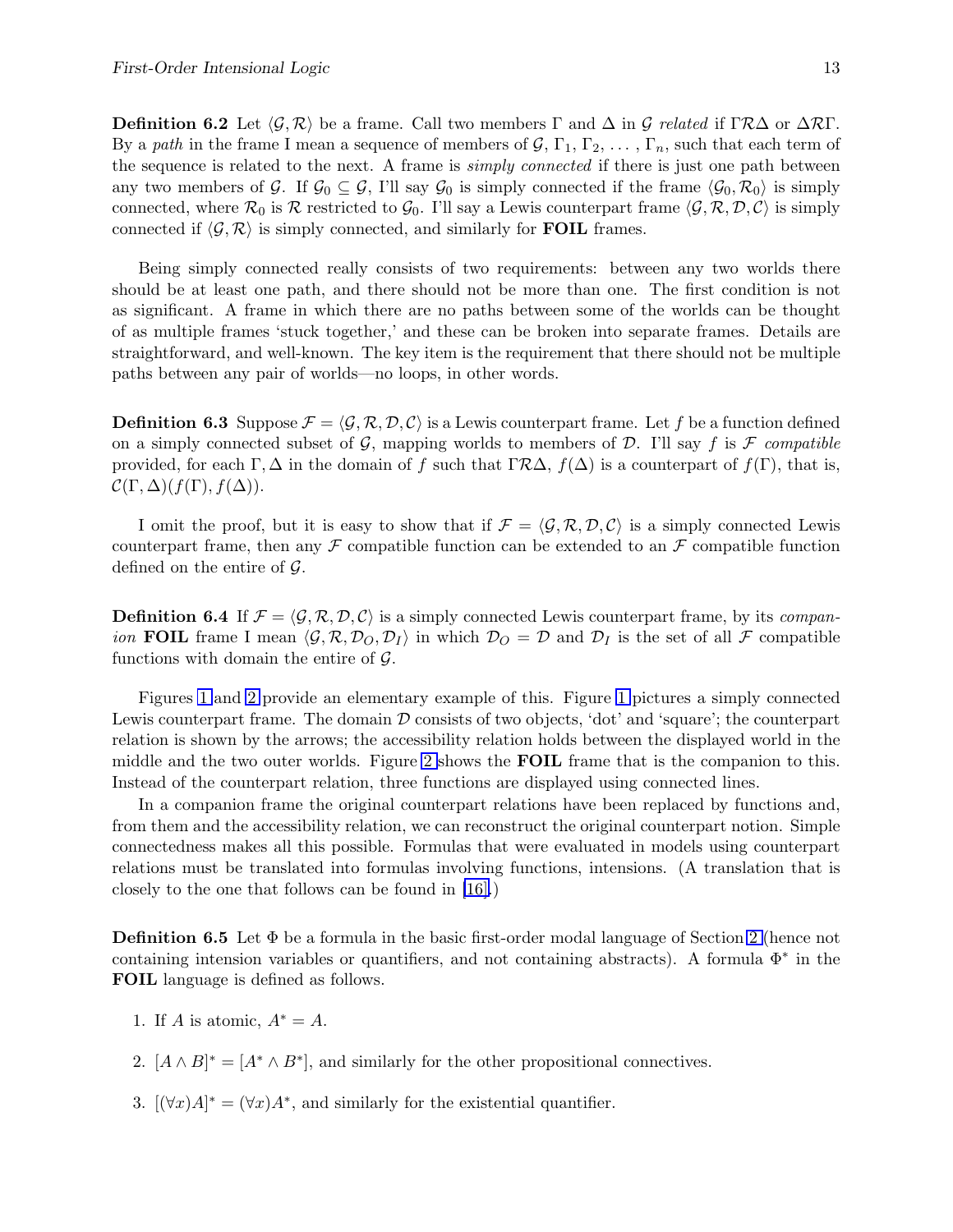<span id="page-13-0"></span>

Figure 1: Counterpart Version



Figure 2: Function Version

4. Suppose the free variables of *A* are  $x_1, \ldots, x_n$  (all object variables), and  $g_1, \ldots, g_n$  are intension variables that do not occur in  $A^*$ . Recall the abbreviation of [\(4\)](#page-10-0).

$$
[\Box A]^* = (\forall g_1) \dots (\forall g_n) \{ [\mathbf{D}(g_1, x_1) \land \dots \land \mathbf{D}(g_n, x_n)]
$$
  
\n
$$
\supset \Box \langle \lambda x_1, \dots, x_n. A^* \rangle (g_1, \dots, g_n) \}
$$
  
\n
$$
[\Diamond A]^* = (\exists g_1) \dots (\exists g_n) \{ [\mathbf{D}(g_1, x_1) \land \dots \land \mathbf{D}(g_n, x_n)]
$$
  
\n
$$
\land \Diamond \langle \lambda x_1, \dots, x_n. A^* \rangle (g_1, \dots, g_n) \}
$$

If  $\mathcal I$  is an interpretation in the sense of a Lewis counterpart model, it is also an interpretation in the sense of a **FOIL** model (except that it assigns no values to relation symbols involving intension variables, something we can ignore for now). Similarly in the other direction. Now, the following is not hard to show.

**Proposition 6.6** Let  $\langle \mathcal{G}, \mathcal{R}, \mathcal{D}, \mathcal{C} \rangle$  be a simply connected Lewis counterpart frame, and let  $\langle \mathcal{G}, \mathcal{R}, \mathcal{D}_{\mathcal{O}},$  $\mathcal{D}_I$  be the companion **FOIL** frame. For any interpretation I on either frame, and for any formula  $\Phi$  of the basic first-order modal language,  $\Phi$  is valid in  $\langle \mathcal{G}, \mathcal{R}, \mathcal{D}, \mathcal{C}, \mathcal{I} \rangle$  if and only if  $\Phi^*$  is valid in  $\langle \mathcal{G}, \mathcal{R}, \mathcal{D}_O, \mathcal{D}_I, \mathcal{I} \rangle$ .

What this means is that any logic characterized by a class of simply connected Lewis counterpart frames is also characterized (under translation) by a class of simply connected **FOIL** frames. When simply connected frames suffice, **FOIL** includes, under translation, Lewis counterpart semantics.

#### **6.2 Riemannization**

An embedding between Lewis counterpart frames and **FOIL** frames works well in the simply connected case, but what about frames that are not simply connected? The problem is that if a frame is not simply connected, it may not be possible to replace a counterpart relation by a collection of functions. Figure [3](#page-14-0) shows the difficulties that can arise. Following the upper accessibility chain, the 'dot' object in world  $\Gamma$  corresponds to 'dot' which corresponds to 'dot' in world  $\Delta$ , while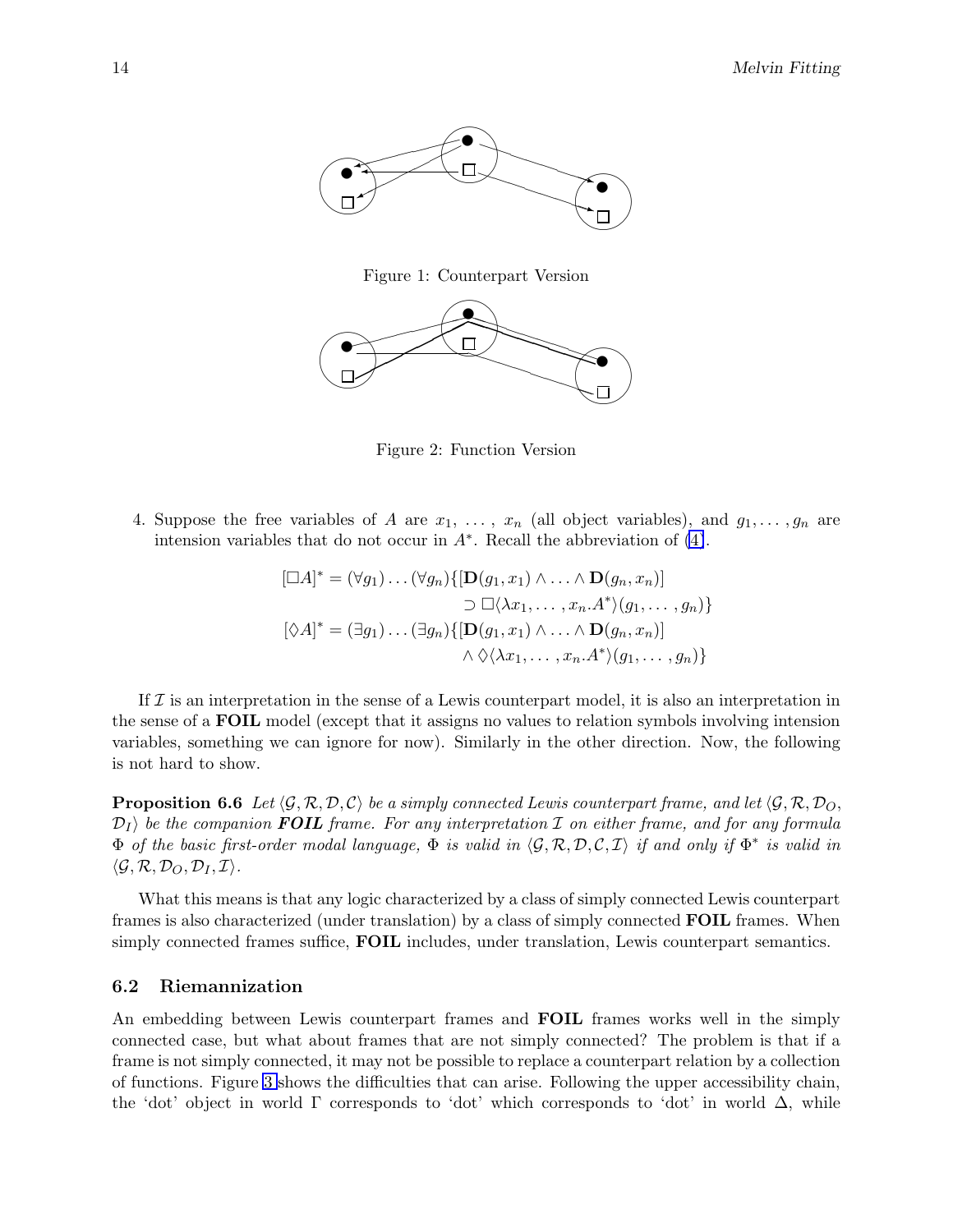<span id="page-14-0"></span>following the lower chain it corresponds to 'box' which corresponds to 'box' in world  $\Delta$ . A similar thing happens starting with the object 'box' of world Γ. Such counterpart relations cannot be treated as the union of a collection of functions, as we did when simply connected frames were considered.



Figure 3: Not Simply Connected

One way of putting the difficulty is that replacing counterpart relations by functions can lead to many-valued functions, as it would in the example shown in Figure 3. A similar problem once arose in complex analysis with the square root function, the logarithm function, and many others. The solution was to break the complex plane into multiple copies of itself—into separate sheets producing a Riemann surface. A similar solution applies here. To continue with the example of Figure 3, suppose we introduce two copies of world  $\Delta$ . What makes them copies is that we will require any interpretation to assign the same relations to relation symbols at both copies. With  $\Delta$ split in two in this way, the counterpart relationship can be 'functionalized,' as shown in Figure 4. Perhaps one could plausibly think of the split version of  $\Delta$  as being a situation seen in two different ways (with the possibility of not recognizing we really have two aspects of the same thing). This leads us to the following generalization of the notion of **FOIL** frame.



Figure 4: "Riemannized" Version

**Definition 6.7** A Riemann **FOIL** frame is a pair  $\langle \mathcal{F}, \mathcal{E} \rangle$ , where  $\mathcal{F} = \langle \mathcal{G}, \mathcal{R}, \mathcal{D}_O, \mathcal{D}_I \rangle$  is a **FOIL** frame as in Definition [6.1,](#page-11-0) and  $\mathcal E$  is an equivalence relation on  $\mathcal G$ . If possible worlds  $\Gamma, \Delta \in \mathcal G$  are in the relation  $\mathcal E$  to each other, I'll say each is a *copy* of the other. A FOIL model  $\langle \mathcal G, \mathcal R, \mathcal D_O, \mathcal D_I, \mathcal I \rangle$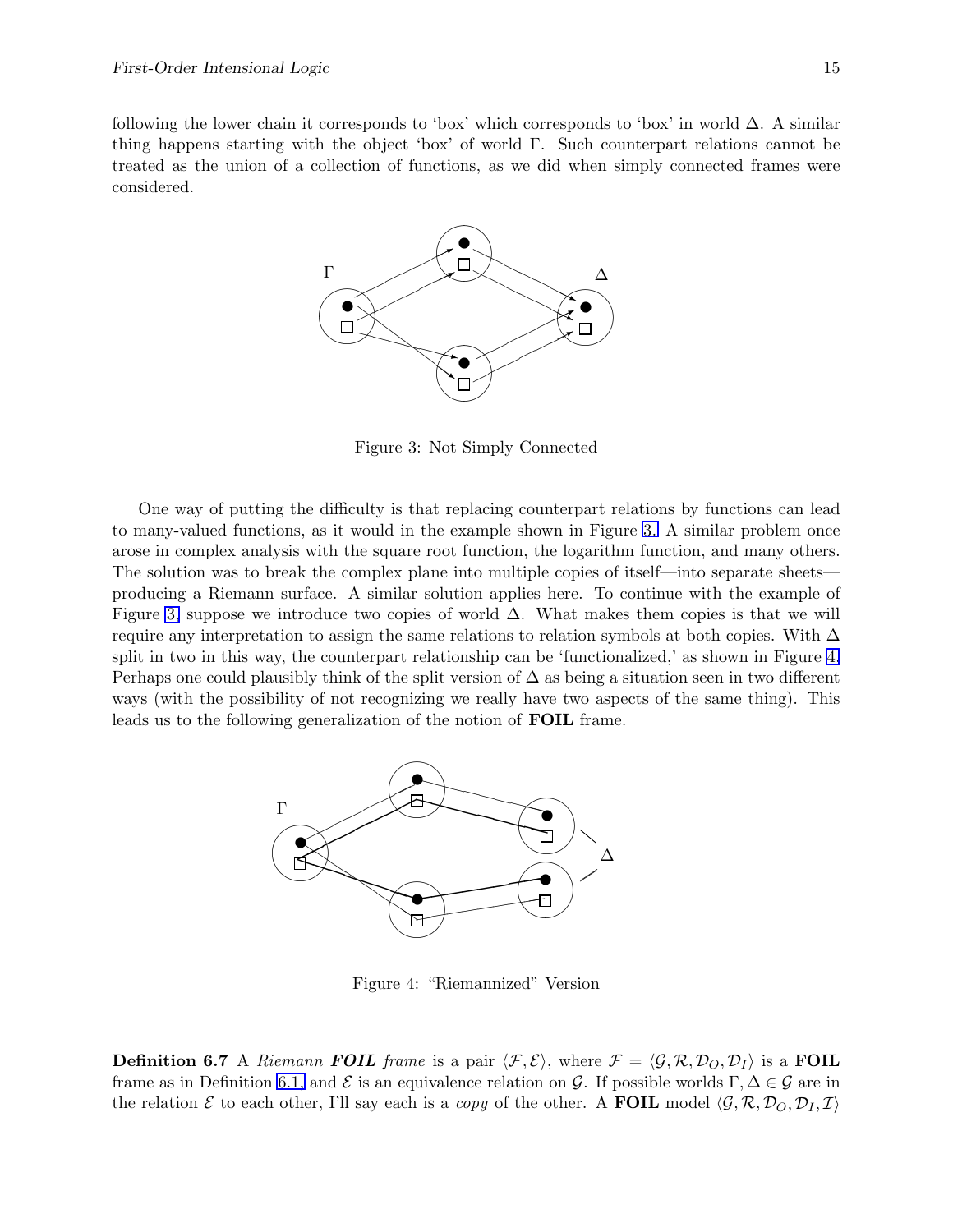is based on the Riemann **FOIL** frame  $\langle \mathcal{F}, \mathcal{E} \rangle$  provided the interpretation I respects the equivalence *relation*  $\mathcal{E}$  in the following sense: for each relation symbol *P* and for each  $\Gamma, \Delta \in \mathcal{G}$  that are in the relation  $\mathcal{E}, \mathcal{I}(P)(\Gamma) = \mathcal{I}(P)(\Delta)$ . A formula is *valid in a Riemann frame* if it is valid in every **FOIL** model based on the frame.

In effect, what makes two possible worlds copies is that in any model based on a Riemann **FOIL** frame atomic formulas behave the same at the two worlds. Of course beyond the atomic level this need not be the case. The notion of Riemann **FOIL** frame extends that of **FOIL** frame as used earlier—simply take as equivalence relation the one that relates each world to itself and to nothing else. Now, using the notions of frame for counterpart semantics from Definition [6.1](#page-11-0) we have the following fundamental result.

**Proposition 6.8** For any Lewis or multiple counterpart frame S there is a Riemann *FOIL* frame T such that, for every formula  $\Phi$  in the basic first-order modal language,  $\Phi$  is valid in S if and only if  $\Phi^*$  is valid in T (using the translation of Definition [6.5\)](#page-12-0).

An example illustrating Proposition 6.8 when Lewis counterpart frames are involved is given by Figure [3](#page-14-0) and Figure [4.](#page-14-0) I'll leave details to you. The situation with multiple counterpart frames is, perhaps, of greater interest. Example 6.9 is based on an interesting such frame due to Oliver Kutz.

**Example 6.9** Let S be the multiple counterpart frame  $\langle \mathcal{G}, \mathcal{R}, \mathcal{D}, \mathcal{C} \rangle$  specified as follows.  $\mathcal{G} = \{\Gamma\},\$ ΓRΓ,  $D = \{a, b\}$ , and  $C = \{C_1, C_2\}$ , where  $C_1 = \{\langle a, a \rangle, \langle b, b \rangle\}$  and  $C_2 = \{\langle a, b \rangle, \langle b, a \rangle\}$ . Oliver Kutz [\[19\]](#page-19-0) provides an axiomatization of the logic of this frame (in the basic first-order modal language, involving equality), and shows it cannot be characterized by a class of Lewis counterpart frames. In short, multiple counterpart relations are essential.

Now, let T be the **FOIL** frame  $\langle \mathcal{G}', \mathcal{R}', \mathcal{D}_O, \mathcal{D}_I \rangle$  sketched in the following diagram. In this,  $\mathcal{G}' = {\{\Gamma_1,\Gamma_2\}}$ ,  $\mathcal{R}'$  holds universally,  $\mathcal{D}_O = \mathcal{D} = \{a,b\}$ , and  $\mathcal{D}_I$  consists of the two functions indicated in the diagram by the light and dark lines.



Finally, consider the Riemann **FOIL** frame  $\langle \mathcal{T}, \mathcal{E} \rangle$  where  $\mathcal{E}$  is the universal equivalence relation on  $\mathcal{G}'$  (thus being the same as  $\mathcal{R}'$ , though this is simply coincidence). I leave it to you to verify for this example that a basic modal formula  $\Phi$  is valid in S if and only if  $\Phi^*$  is valid in  $\langle T, \mathcal{E} \rangle$ .

As a particularly interesting special case, note that even though  $S$  is a one-world model, it does not follow that every formula of the form  $X \supset \Box X$  is valid. For instance,  $A(x, y) \supset \Box A(x, y)$ fails using an interpretation I that assigns to A at  $\Gamma$  the set  $\{\langle a, b \rangle\}$ , and using a valuation *v* such that  $v(x) = a$  and  $v(y) = b$ . Now,  $[A(x, y) \supseteq A(x, y)]^*$  is the formula  $A(x, y) \supseteq A(x, y)$  $(\forall f)(\forall g)[\mathbf{D}(f,x) \land \mathbf{D}(g,y)] \supset \Box(\lambda x,y.A(x,y))(f,g)$ . This fails at  $\Gamma_1$  of the Riemann **FOIL** frame using an interpretation that agrees with  $\mathcal I$  at both  $\Gamma_1$  and  $\Gamma_2$ , and the same valuation  $v$ .

The status of the schema  $\Box X \supset X$  is also worth thinking about.

I do not include a proof of Proposition 6.8 here. One can be found, using different terminology, in [\[16\].](#page-19-0) The methodology involved amounts to unwinding a counterpart frame.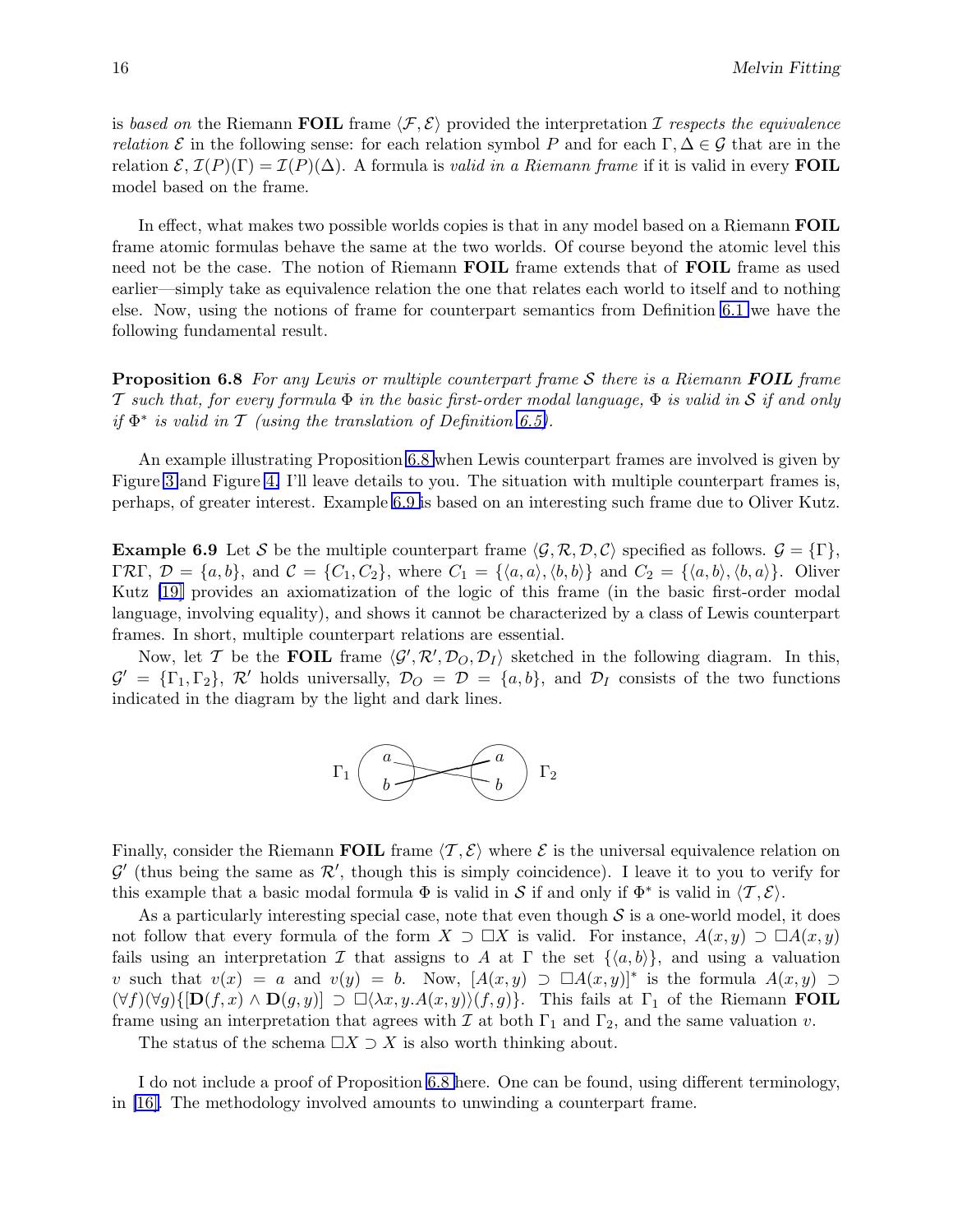## <span id="page-16-0"></span>**7 Tableaus**

Tableau systems using prefixes go back to [\[2\]](#page-18-0) and [\[3\]](#page-19-0). A smoother, more uniform approach was developed in [\[23,](#page-20-0) [12\].](#page-19-0) In [\[8, 7\]](#page-19-0) variations that allowed for intensional constant symbols and variables were studied at some length. For **FOIL**, prefixed tableaus give us a natural and simple proof procedure, at least for standard logics like **K**, **S4**, **S5**, and so on. I sketch the ideas here.

Prefixes are intended to be syntactic names for possible worlds, with a structure that reflects the accessibility relation in a convenient way. I'll present a system for **FOIL**-**K**; for several other **FOIL**based logics modifications are straightforward, and for **FOIL**-**S5** things can be made considerably simpler, but **FOIL**-**K** will serve as a paradigm case.

A prefix is a finite sequence of positive integers, and a prefixed formula is an expression of the form  $\sigma \Phi$ , where  $\sigma$  is a prefix and  $\Phi$  is a formula. I write prefixes as 1.2.3.2.1, for example. If  $\sigma$  is a prefix and *n* is a positive integer,  $\sigma.n$  is  $\sigma$  with *n* adjoined. Intuitively, a prefix  $\sigma$  names a possible world in some model, and  $\sigma \Phi$  says that  $\Phi$  is true at the world  $\sigma$  names. The prefix  $\sigma.n$  is intended to name a world accessible from the one that  $\sigma$  names. A tableau will contain prefixed formulas as node labels.

A tableau proof of a *closed formula*  $\Phi$  is a tree with  $1\neg \Phi$  at its root, that is 'grown' according to certain *Branch Extension Rules*, and that is *closed*. A tableau is closed if each branch is closed, and a branch is closed if it contains  $\sigma X$  and  $\sigma \neg X$ , for some  $\sigma$  and some X. Here are the Branch Extension Rules for **FOIL-K**. In the following,  $\sigma$  is an arbitrary prefix. Also, if  $\Phi(x)$  has been displayed, then  $\Phi(y)$  denotes the formula  $\Phi(x)$  with all free occurrences of x replaced by occurrences of *y*.

First the propositional rules, taking ∧ as a representative binary connective.

$$
\begin{array}{c|cc}\n\sigma X \wedge Y & \sigma \neg (X \wedge Y) & \sigma \neg \neg X \\
\hline\n\sigma X & \sigma \neg X & \sigma \neg Y & \sigma X \\
\hline\n\sigma Y\n\end{array}
$$

Next the modal rules.

$$
\frac{\sigma \lozenge X}{\sigma.n X} \quad \frac{\sigma \neg \Box X}{\sigma.n \neg X} \text{ where } \sigma.n \text{ is new to the branch}
$$

$$
\frac{\sigma \Box X}{\sigma.n X} \quad \frac{\sigma \neg \Diamond X}{\sigma.n \neg X} \text{ where } \sigma.n \text{ already occurs on the branch}
$$

For existential quantifiers the language is extended in the usual way. That is, for each of the types, object and intension, new alphabets of variables are added to the language—these are called parameters. Parameters, though variables, are never quantified, and only appear in proofs. In the following, *y* is an object parameter that is new to the branch and *g* is an intension parameter that is new to the branch.

$$
\frac{\sigma(\exists x)\Phi(x)}{\sigma\Phi(y)} \quad \frac{\sigma(\forall x)\Phi(x)}{\sigma\Box\Phi(y)} \quad \frac{\sigma(\exists f)\Psi(f)}{\sigma\Psi(g)} \quad \frac{\sigma(\forall f)\Psi(f)}{\sigma\Box\Psi(g)}
$$

To take care of abstraction still more variables are introduced which will only appear in proofs. If f is a parameter of intension type and  $\sigma$  is a prefix,  $f_{\sigma}$  is a new variable of object type. Think of it as what the non-rigid symbol  $f$  designates at the world named by  $\sigma$ .

$$
\frac{\sigma \langle \lambda x. \Phi(x) \rangle(f)}{\sigma \Phi(f_\sigma)} \frac{\sigma \neg \langle \lambda x. \Phi(x) \rangle(f)}{\sigma \neg \Phi(f_\sigma)}
$$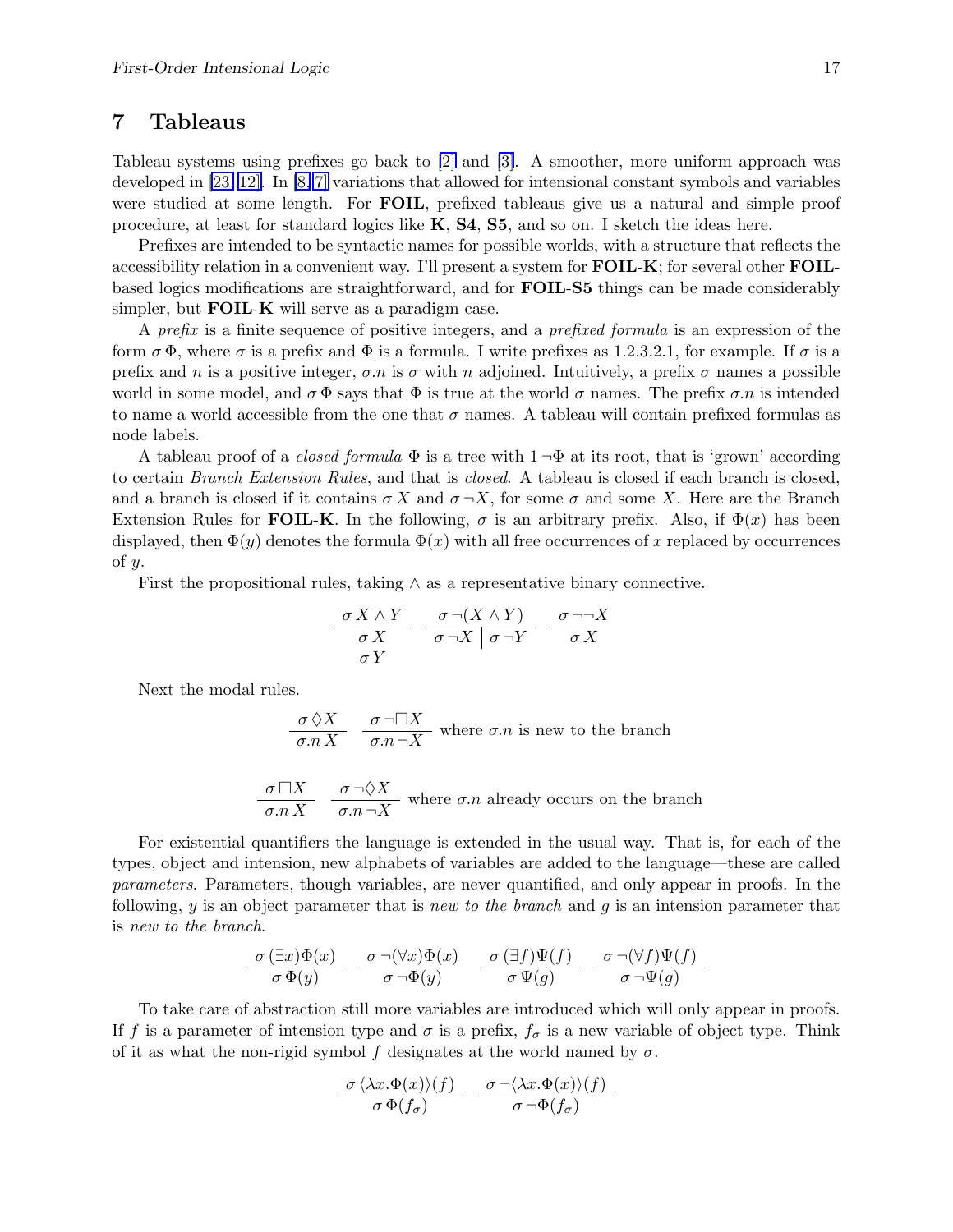For universal quantifiers we have more-or-less the expected rules. In the following *g* is any parameter of intension type, and *y* is either a parameter of object type, or a subscripted intension parameter whose subscript already occurs on the branch.

$$
\frac{\sigma(\forall x)\Phi(x)}{\sigma\,\Phi(y)} \quad \frac{\sigma\,\neg(\exists x)\Phi(x)}{\sigma\,\neg\Phi(y)} \quad \frac{\sigma\,(\forall f)\Psi(f)}{\sigma\,\Psi(g)} \quad \frac{\sigma\,\neg(\exists f)\Psi(f)}{\sigma\,\neg\Psi(g)}
$$

**Example 7.1** Here is a sample proof in **FOIL-K**, of  $(\forall f)[(\forall x)\Box P(x) \supset \Box(\lambda x.P(x))(f)].$ 

1 
$$
\neg(\forall f)[(\forall x)\Box P(x) \supset \Box(\lambda x.P(x))(f)]
$$
 1.  
\n1  $\neg[(\forall x)\Box P(x) \supset \Box(\lambda x.P(x))(g)]$  2.  
\n1  $(\forall x)\Box P(x)$  3.  
\n1  $\neg \Box(\lambda x.P(x))(g)$  4.  
\n1.1  $\neg(\lambda x.P(x))(g)$  5.  
\n1.1  $\neg P(g_{1.1})$  6.  
\n1  $\Box P(g_{1.1})$  7.  
\n1.1  $P(g_{1.1})$  8.

Line 2 is from 1 by an existential rule, with *g* as a new intension parameter; 3 and 4 are from 2 by a propositional rule; 5 is from 4 by a modal rule (1.1 is new to the branch); 6 is from 5 by an abstraction rule; 7 is from 3 by a universal rule  $(g_{1,1}$  is of object type); 8 is from 7 by a modal rule (1.1 already occurs on the branch). Closure is by 6 and 8.

Soundness of the tableau system is straightforward. Here is a sketch of completeness. If  $\Phi$ is not provable, systematically construct a tableau beginning with  $1\neg \Phi$ , so that every applicable rule is eventually applied. Choose an open branch of the resulting tableau. (Construction may run infinitely long, and König's Lemma may be needed here.) Use that open branch to construct a counter-model to  $\Phi$  as follows. Take as worlds the prefixes occurring on the branch, with  $\sigma.n$ accessible from  $\sigma$ . Objects are object parameters and subscripted intension parameters. Intensions are intension parameters. At world  $\sigma$  the intension parameter f designates the object  $f_{\sigma}$ . A relation symbol *P* is interpreted to be the mapping assigning to possible world  $\sigma$  the set  $\{\langle t_1,\ldots,t_n\rangle\}$  $\sigma P(t_1,\ldots,t_n)$  is on  $\sigma$ . It is not hard to show this gives a model in which  $\Phi$  is false (at world 1).

To extend the tableau system to allow for equality, two more rules must be added.

First, reflexivity: If *t* is a parameter of object type, or a subscripted parameter of intension type whose subscript already occurs on the branch, and  $\sigma$  is a prefix that occurs on the tableau branch, then  $\sigma(t=t)$  can be added to the end of the branch.

Second, substitutivity: Let  $\Phi(x)$  be a formula in which at most x occurs free, and let t and u be terms of object type. If  $\sigma_1(t = u)$  and  $\sigma_2\Phi(t)$  both occur on a tableau branch,  $\sigma_2\Phi(u)$  can be added to the end.

**Example 7.2** Here is a sample proof in **FOIL-K** with equality, of  $(\forall f)(\{\lambda x.\Box(\lambda y.x = y)(f)\}(f) \supset$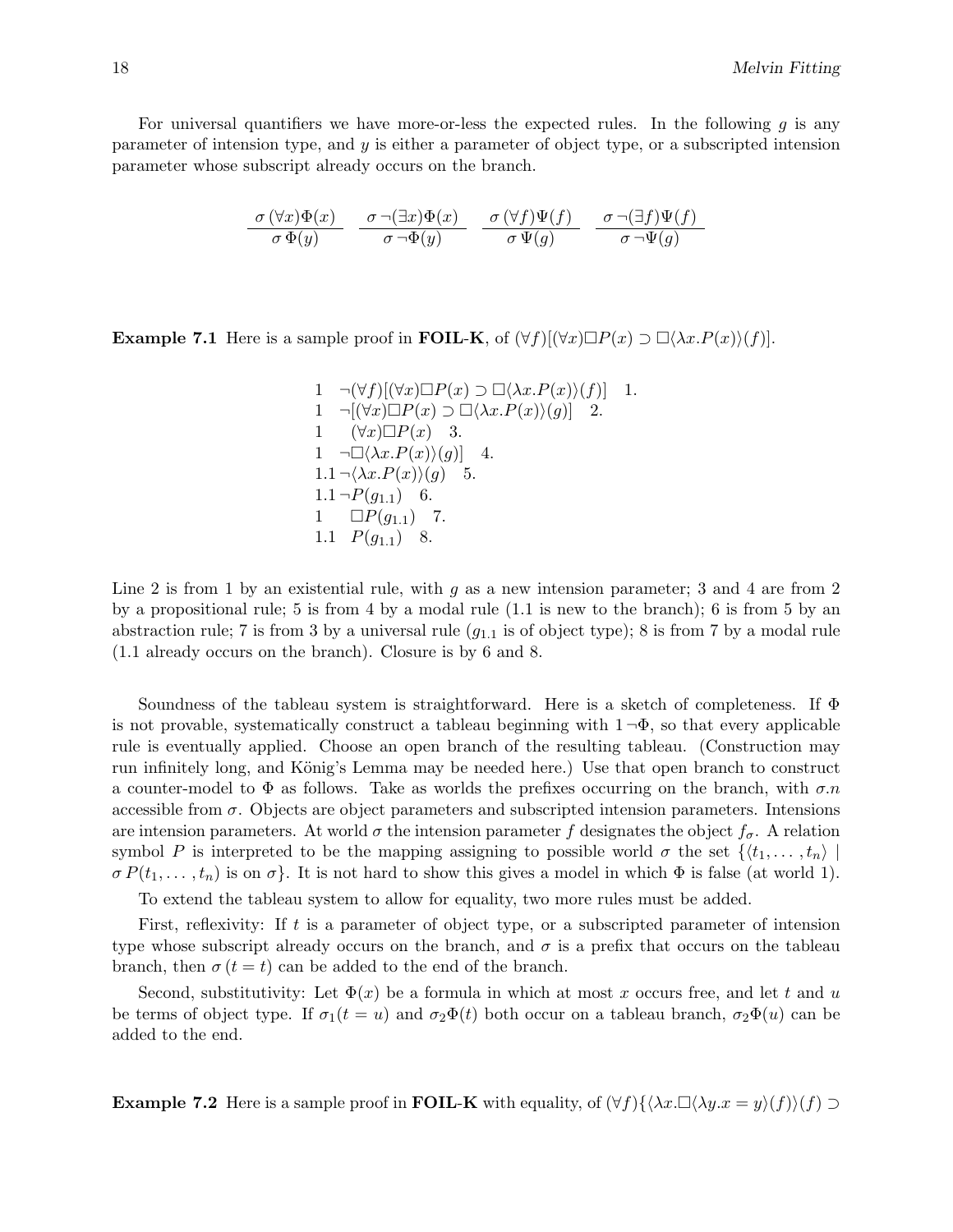<span id="page-18-0"></span> $[\Box \langle \lambda x. P(x) \rangle (f) \supset \langle \lambda x. \Box P(x) \rangle (f)]\}.$  $1 - (\forall f)\{\langle \lambda x.\Box(\lambda y.x = y)(f)\rangle(f) \supset [\Box(\lambda x.P(x))\langle f\rangle] \supset \langle \lambda x.\Box P(x)\rangle(f)|\}$  1.  $1 \quad \neg {\{\langle \lambda x.\Box \langle \lambda y.x = y \rangle (g) \rangle(g) \supset \Box \langle \lambda x.P(x) \rangle(g) \supset \langle \lambda x.\Box P(x) \rangle(g) \}}$  2. 1  $\langle \lambda x.\Box(\lambda y.x = y)(g)\rangle(g)$  3.  $1 \quad \neg \left[ \Box \langle \lambda x. P(x) \rangle (g) \supset \langle \lambda x. \Box P(x) \rangle (g) \right]$  4.  $1 \Box \langle \lambda x.P(x)\rangle (g)$  5.  $1 - \langle \lambda x . \Box P(x) \rangle (q)$  6.  $1 \quad \neg \Box P(g_1) \quad 7.$ 1.1 $\neg P(g_1)$  8*.* 1.1  $\langle \lambda x.P(x)\rangle(g)$  9. 1*.*1 *P*(*g*1.1) 10*.*  $1 \quad \Box \langle \lambda y.g_1 = y \rangle (g) \quad 11.$ 1.1  $\langle \lambda y.g_1 = y \rangle(g)$  12. 1.1  $g_1 = g_{1,1}$  13*.* 1.1 $\neg P(g_{1.1})$  14*.* 

Line 2 is from 1 by an existential rule; 3 and 4 are from 2, and 5 and 6 are from 4 by propositional rules; 7 is from 6 by an abstraction rule; 8 is from 7 by a modal rule; 9 is from 5 by a modal rule; 10 is from 9 by an abstraction rule; 11 is from 3 by an abstraction rule; 12 is from 11 by a modal rule; 13 is from 12 by an abstraction rule; 14 is from 8 and 13 by the substitutivity rule. Closure is by 10 and 14.

For other logics besides **K**, if there is a propositional prefixed tableau system it readily adapts to a **FOIL** version, as above. For **S5** things are particularly simple, since worlds can be taken to be mutually accessible. In this case the prefix structure can be simplified to just integers, instead of sequences of them.

# **8 Conclusion**

What first-order modal logics are and ought to be is still a question very much under discussion. Mathematically, various versions of counterpart semantics have been intensively examined in recent years. I put **FOIL**-based logics forward as a counter-foil, so to speak. I suggest **FOIL** provides a very rich setting with a satisfying intuition. If Riemann **FOIL** frames are allowed, the expressive power is as great as with multiple counterpart semantics. Of course one might argue that having multiple copies of worlds has no corresponding intuition, but I think this is equally the case with having multiple counterpart relations. The question basically is, without such machinery added, how intuitively plausible and how easy to use is the resulting semantics. I believe a very good case can be made for **FOIL**. This paper amounts to a partial presentation of that case.

# **References**

- [1] M. D'Agostino, D. Gabbay, R. Hähnle, and J. Posegga, editors. *Handbook of Tableau Methods*. Kluwer, Dordrecht, 1999.
- [2] M. C. Fitting. Tableau methods of proof for modal logics. Notre Dame Journal of Formal Logic, 13:237–247, 1972.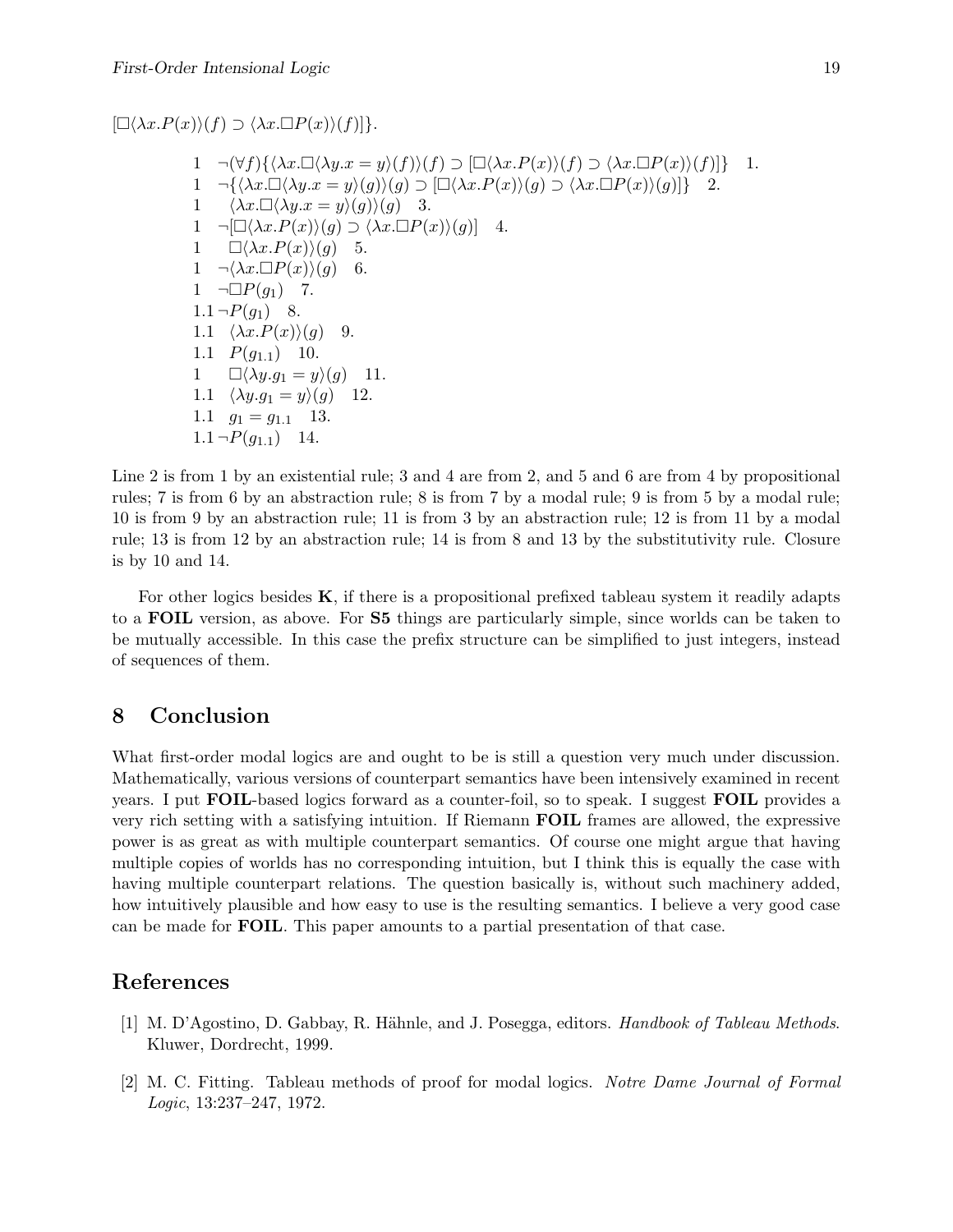- <span id="page-19-0"></span>[3] M. C. Fitting. Proof Methods for Modal and Intuitionistic Logics. D. Reidel Publishing Co., Dordrecht, 1983.
- [4] M. C. Fitting. Databases and higher types. In J. Lloyd, V. Dahl, U. Furbach, M. Kerber, K.-K. Lau, C. Palamidessi, L. M. Pereira, Y. Sagiv, and P. Stuckey, editors, Computational Logic—CL 2000, pages 41–52. Springer Lecture Notes in Artificial Intelligence, 1861, 2000.
- [5] M. C. Fitting. Modality and databases. In R. Dyckhoff, editor, Automated Reasoning with Analytic Tableaux and Related Methods, pages 19–39. Springer Lecture Notes in Artificial Intelligence, 1847, 2000.
- [6] M. C. Fitting. Modal logics between propositional and first-order. Journal of Logic and Computation, 12:1017–1026, 2002.
- [7] M. C. Fitting. Types, Tableaus, and Gödel's God. Kluwer, 2002.
- [8] M. C. Fitting and R. Mendelsohn. First-Order Modal Logic. Kluwer, 1998. Paperback, 1999.
- [9] D. Gallin. Intensional and Higher-Order Modal Logic. North-Holland, 1975.
- [10] S. Ghilardi. Incompleteness results in Kripke semantics. Journal of Symbolic Logic, 56:516–538, 1991.
- [11] S. Ghilardi. Quantified extensions of canonical propositional intermediate logics. Studia Logica, 51:195–214, 1992.
- [12] R. Goré. Tableau methods for modal and temporal logics. 1996. In [\[1\].](#page-18-0)
- [13] G. E. Hughes and M. J. Cresswell. An Introduction to Modal Logic. Methuen, London, 1968.
- [14] M. Kracht. How completeness and correspondence theory got married. In M. de Rijke, editor, Diamonds and Defaults, Dordrecht, 1993. Kluwer.
- [15] M. Kracht and O. Kutz. The semantics of modal predicate logic I, counterpart frames. In F. Wolter, H. Wansing, M. de Rijke, and M. Zakharyaschev, editors, Advances in Modal Logic, volume 3, Stanford, 2001. CSLI Publications.
- [16] M. Kracht and O. Kutz. The semantics of modal predicate logic II, modal individuals revisited. In R. Kahle, editor, *Intensionality. Proceedings of a conference held at Munich*, 27th–29th October 2000, Lecture Notes in Logic. A. K. Peters, 2003. To appear.
- [17] S. Kripke. Semantical considerations on modal logics. In Acta Philosophica Fennica, Modal and Many-valued Logics, pages 83–94, 1963.
- [18] O. Kutz. Kripke-type Semantiken für die modale Prädikatenlogik. Master's thesis, Humboldt-Universität zu Berlin, 2000.
- [19] O. Kutz. A logic that needs multiple counterpart relations. Private communication, 2001.
- [20] O. Kutz. New semantics for modal predicate logics. In Foundations of the Formal Sciences II, Trends in Logic. Kluwer, 2002.
- [21] D. Lewis. Counterpart theory and quantified modal logic. Journal of Philosophy, 65:113–126, 1968.